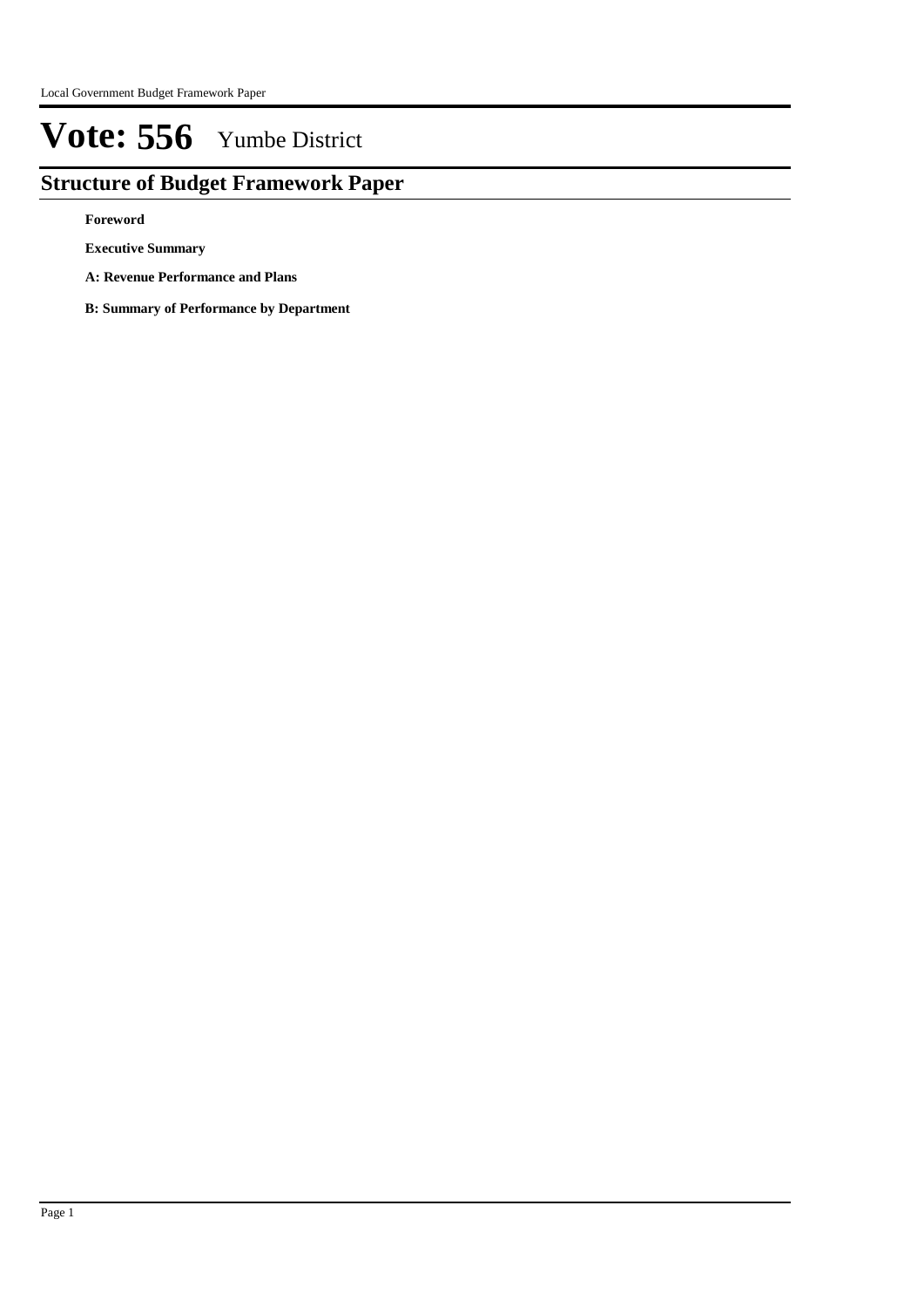## **Foreword**

The District Budget Framework Paper for FY2016/17was prepared based on the guidelines issued by Line Ministries, development partners and Ministry of Finance Planning and Economic development. The Output Budgeting Tool presented by Ministry of Finance Planning and Economic Development has been used to generate the document. The District held a number of consultative meetings at parish, Sub County and District levels to prioritize areas of intervention in the FY2016/17. At the District level many stakeholders were engaged including Committees of the District Council, Development partners and other Stakeholders. The Climax of consultation was during the District Budget Conference. The areas of priority for intervention in the FY2016/17 includes improving on socio Economic indicators in Education, Health, increasing water coverage and agricultural productivity, good governance and accountability.

 I therefore want thank all the stakeholders of the District for their active participation. These priorities are in line with the National priorities aimed at achieving the national goals. I therefore want to acknowledge the contribution of MoLG, Line Ministries and MoFPED for guiding us and providing backstopping and reforms that will enable us improve on service delivery. I also acknowledge the contribution of the District Planning unit for their technical guidance that made us produce the District BFP. I look forward to ascertain that whatever is in the BFP will be implemented in the FY2016/17 in order to improve the livelihood of the population we are mandated to serve as a Local Government.

**TABAN YASSIN District Local Council (DLCV) Chairperson- Yumbe**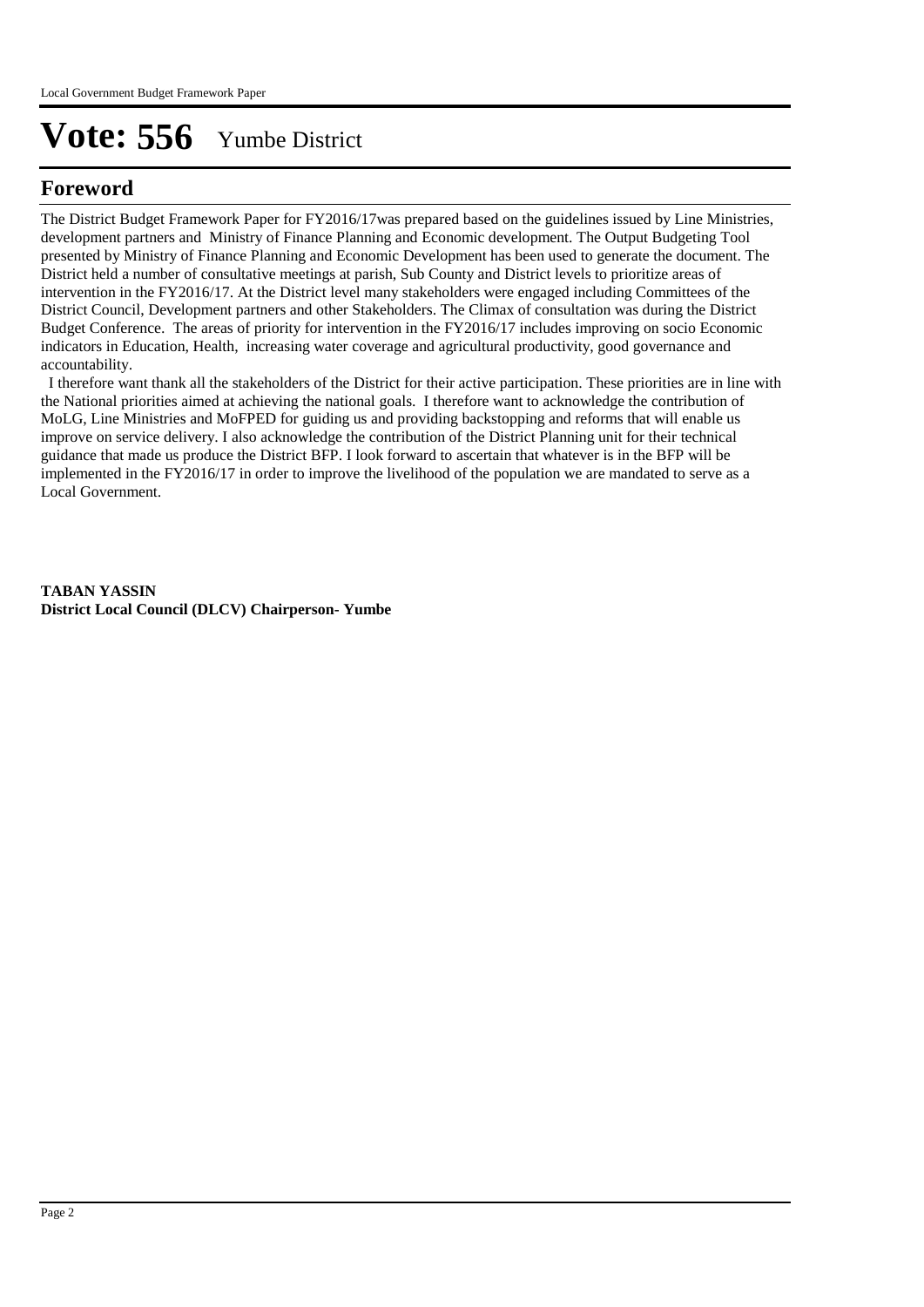### **Executive Summary**

#### **Revenue Performance and Plans**

|                                        | 2015/16                                          | 2016/17          |                        |
|----------------------------------------|--------------------------------------------------|------------------|------------------------|
|                                        | <b>Approved Budget</b><br><b>Receipts by End</b> |                  | <b>Proposed Budget</b> |
| UShs $000's$                           |                                                  | <b>September</b> |                        |
| 1. Locally Raised Revenues             | 562,873                                          | 136,514          | 583,993                |
| 2a. Discretionary Government Transfers | 3,845,096                                        | 952,414          | 7,063,382              |
| 2b. Conditional Government Transfers   | 20,135,503                                       | 4,548,809        | 19,146,539             |
| 2c. Other Government Transfers         | 1,675,209                                        | 330,688          | 1,705,709              |
| 4. Donor Funding                       | 3,110,863                                        | 234,717          | 2,840,863              |
| <b>Total Revenues</b>                  | 29,329,544                                       | 6,203,141        | 31,340,486             |

#### *Revenue Performance in the first quarter of 2015/16*

The total revenue performance was at 21% by end of first quarter (end of september 2015). The low performance was because some of the sources were under released in the quarter. Also some of the sources were not released/realised especially sanitation and restocking grants including some partner support. Generally most CG sources performed well i.e the non wage recurrent and District Unconditional wage due to new staff recruited and accessed on payroll.

#### *Planned Revenues for 2016/17*

The total revenue forecast for FY2016/17 represnts 6% increase from FY2015/16 budget. The increase is because of the Government reform that resulted in increased IPFs for most sector conditional grants. Also new grants like DDEG and support service conditional grant have IPFs that are far above the previous sources due to the reform. The is also hope to intensfy local revenue collection in the coming FY.

#### **Expenditure Performance and Plans**

|                            | 2015/16                |                                                    | 2016/17                |  |
|----------------------------|------------------------|----------------------------------------------------|------------------------|--|
| UShs $000's$               | <b>Approved Budget</b> | <b>Actual</b><br><b>Expenditure by</b><br>end Sept | <b>Proposed Budget</b> |  |
| 1a Administration          | 1,555,652              | 384,842                                            | 1,712,797              |  |
| 2 Finance                  | 541,112                | 133,177                                            | 465,592                |  |
| 3 Statutory Bodies         | 863,257                | 146,213                                            | 774,186                |  |
| 4 Production and Marketing | 694,245                | 103,493                                            | 806,077                |  |
| 5 Health                   | 5,944,075              | 1,022,613                                          | 5,801,191              |  |
| 6 Education                | 14,815,413             | 3,286,821                                          | 15,565,752             |  |
| 7a Roads and Engineering   | 1,785,115              | 375,967                                            | 1,811,235              |  |
| 7b Water                   | 1,144,380              | 43,647                                             | 1,623,240              |  |
| 8 Natural Resources        | 226,018                | 37,574                                             | 364,829                |  |
| 9 Community Based Services | 1,238,917              | 122,521                                            | 1,602,270              |  |
| 10 Planning                | 646,337                | 49,481                                             | 681,664                |  |
| 11 Internal Audit          | 98,432                 | 19,686                                             | 131,652                |  |
| <b>Grand Total</b>         | 29,552,953             | 5,726,034                                          | 31,340,486             |  |
| Wage Rec't:                | 15,354,504             | 3,460,811                                          | 15,344,400             |  |
| Non Wage Rec't:            | 6,020,376              | 1,515,741                                          | 6,609,141              |  |
| Domestic Dev't             | 5,067,210              | 534,926                                            | 6,546,081              |  |
| Donor Dev't                | 3,110,863              | 214,556                                            | 2,840,863              |  |

#### *Expenditure Performance in the first quarter of 2015/16*

Of the total revenue received in the first quarter 92% was utilised in the various departments. The high absorption was because many sectors had outstanding obligations to off set and also on going projects that needed to be paid. Some sectors did not absorb the transfers because their projects were still in procurement stage especially water and Health. 60% of toal expenditure was on staff salary, 27% on non wage recurent, 9% on development and 4% on partner activities.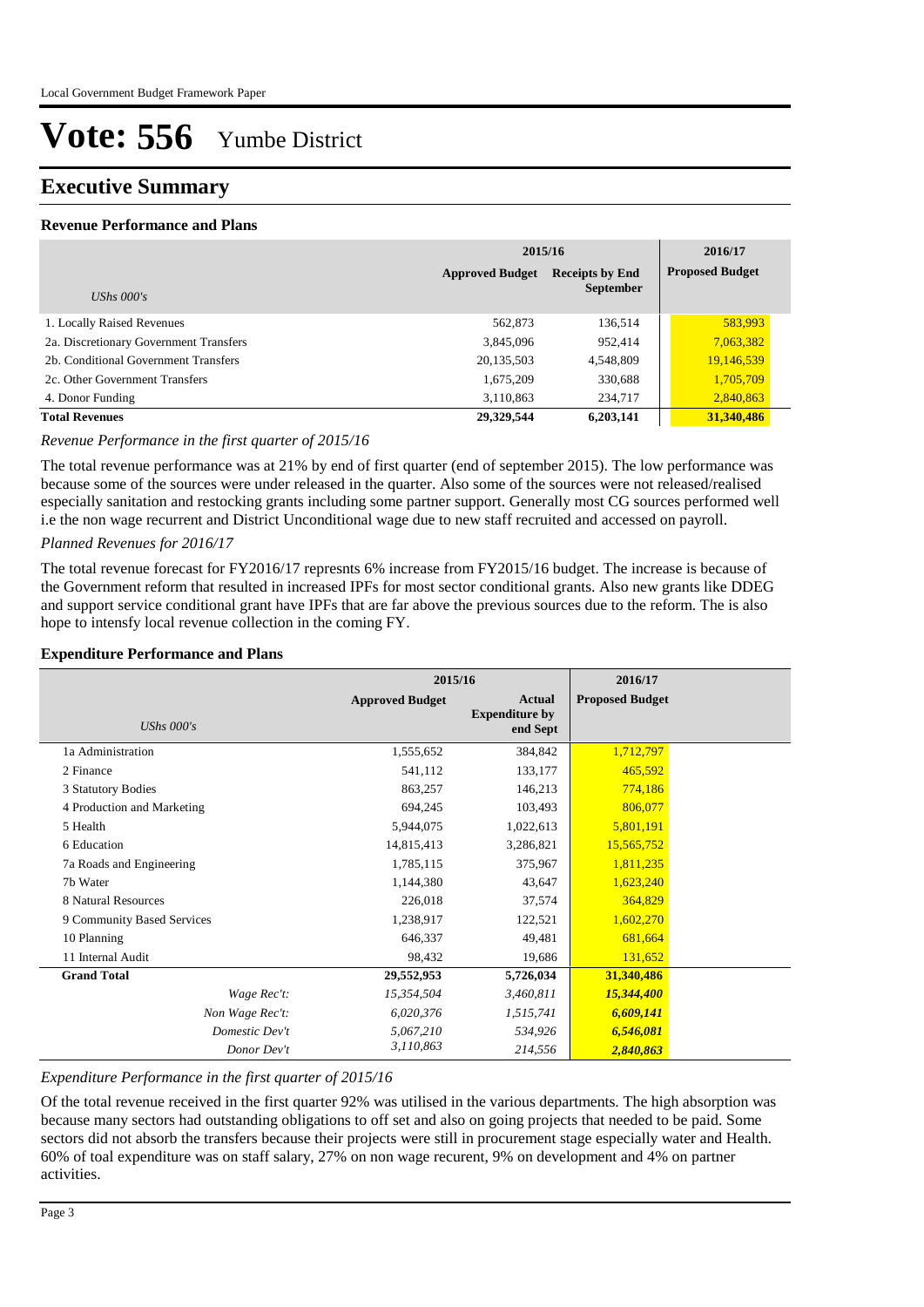### **Executive Summary**

#### *Planned Expenditures for 2016/17*

Most departments have increased allocation from this years IPF as a result of new government reform resulting increased sector conditional IPFs.Some sectors especially Administration received IPF new grant source (Support service conditional grant). In other sectors there was reduction beacause LLG reduced their allocation, wage IPFs also reduced due to redeployment and also reduction in allocation of Multisectoral grant IPF due to change in council priorities.

#### *Medium Term Expenditure Plans*

In the MT expenditure plan, District intends to raise 200bn from various sources to implement its Development Plan (2015/16-2019/20). The focus shall be infrastructure development, improved social service delivery, improved water coverage, increased productivity and value addition and positive attitude change in development programmes.

#### **Challenges in Implementation**

High council operational cost that cannot be met with proposed budget ceiling. No remittance of planned funds that affect implementation of some of the planned activities/projects. Attraction and retention of some key technical staff like Medical staff. Unpredicted weather, poor technology adoption by beneficiary.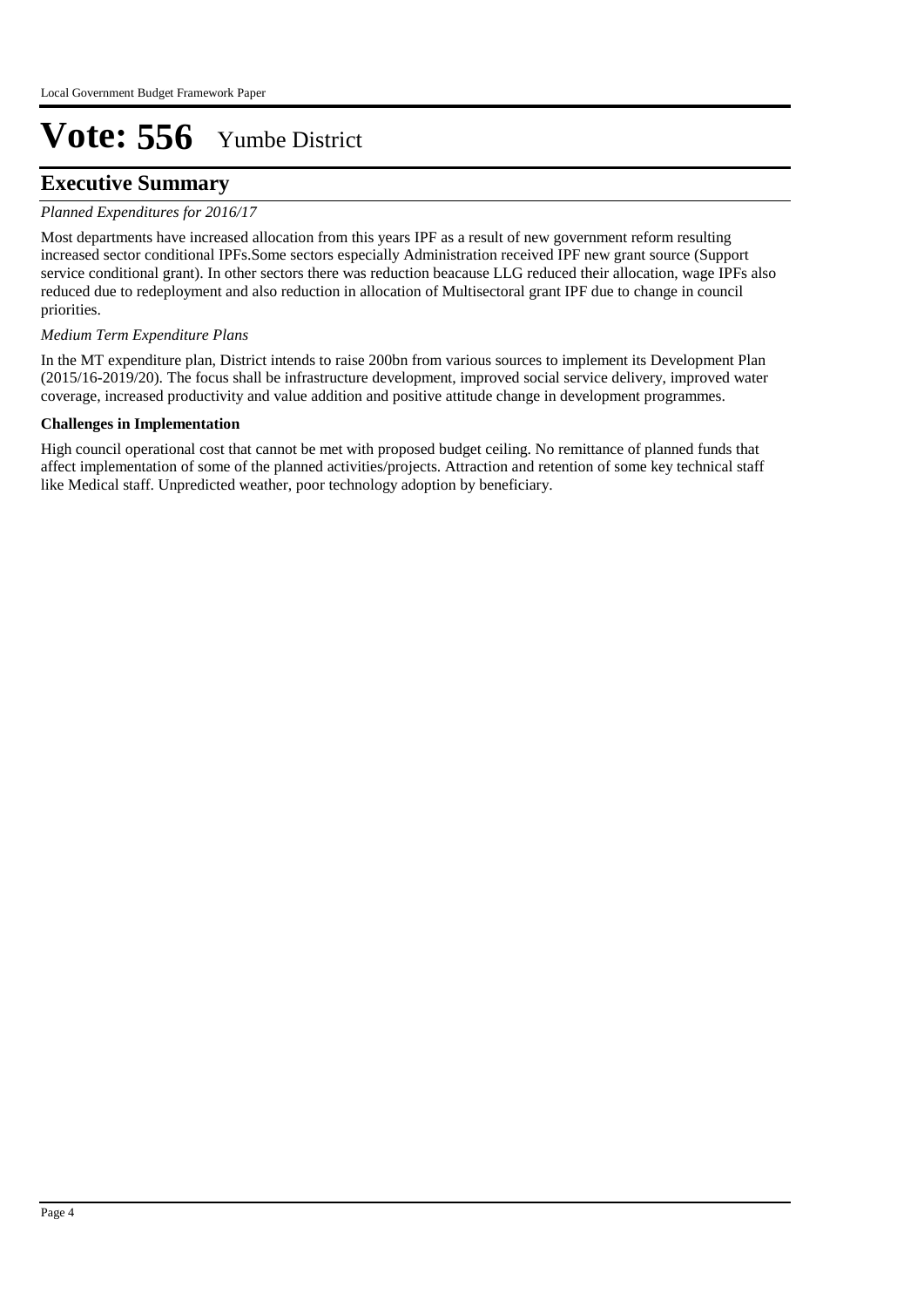## **A. Revenue Performance and Plans**

|                                                          | 2015/16                | 2016/17                |                        |
|----------------------------------------------------------|------------------------|------------------------|------------------------|
|                                                          | <b>Approved Budget</b> | <b>Receipts by End</b> | <b>Proposed Budget</b> |
| <b>UShs 000's</b>                                        |                        | <b>September</b>       |                        |
| <b>1. Locally Raised Revenues</b>                        | 562,873                | 136,514                | 583,993                |
| Market/Gate Charges                                      | 72,112                 | 21,048                 | 156,309                |
| Advertisements/Billboards                                |                        | $\overline{0}$         | 4,800                  |
| Animal & Crop Husbandry related levies                   |                        | $\Omega$               | 112,231                |
| <b>Application Fees</b>                                  | 42,000                 | 3,297                  | 30,780                 |
| <b>Business licences</b>                                 | 6,000                  | 7,665                  | 23,480                 |
| Local Service Tax                                        | 64,000                 | 34,066                 | 78,000                 |
| Miscellaneous                                            | 139,137                | 2,158                  | 49,840                 |
| Miscellaneous(Yumbe TC)                                  | 137,099                | 40,357                 |                        |
| <b>Other Court Fees</b>                                  | 6,000                  | 35                     | 339                    |
| Other Fees and Charges                                   | 90,525                 | 13,894                 | 40,460                 |
| Park Fees                                                |                        | $\overline{0}$         | 16,500                 |
| Property related Duties/Fees                             |                        | $\Omega$               | 55,156                 |
| Registration (e.g. Births, Deaths, Marriages, etc.) Fees | 4,000                  | 115                    | 8,000                  |
| <b>Registration of Businesses</b>                        |                        | $\Omega$               | 4,618                  |
| Sale of non-produced government Properties/assets        | 2,000                  | 290                    |                        |
| Local Government Hotel Tax                               |                        | $\Omega$               | 3,480                  |
| Unspent balances - Locally Raised Revenues               |                        | 13,590                 |                        |
| 2a. Discretionary Government Transfers                   | 3,845,096              | 952,414                | 7,063,382              |
| District Unconditional Grant (Non-Wage)                  | 876,210                | 219,053                | 1,316,417              |
| Urban Unconditional Grant (Non-Wage)                     | 120,579                | 30,145                 | 100,362                |
| Urban Discretionary Development Equalization Grant       | $\Omega$               | $\Omega$               | 42,224                 |
| District Unconditional Grant (Wage)                      | 1,353,490              | 394,639                | 1,343,551              |
| District Discretionary Development Equalization Grant    | 1,356,264              | 271,253                | 4,122,292              |
| Urban Unconditional Grant (Wage)                         | 138,552                | 37,325                 | 138,536                |
| 2b. Conditional Government Transfers                     | 20,135,503             | 4,548,809              | 19,146,539             |
| Sector Conditional Grant (Non-Wage)                      | 2,858,889              | 897,867                | 3,260,789              |
| <b>Transitional Development Grant</b>                    | 231,385                | 5,500                  | 66,996                 |
| Support Services Conditional Grant (Non-Wage)            | 442,578                | 60,648                 | 121,872                |
| Sector Conditional Grant (Wage)                          | 13,862,274             | 3,028,847              | 13,862,313             |
| Development Grant                                        | 2,740,378              | 555,947                | 1,834,570              |
| 2c. Other Government Transfers                           | 1,675,209              | 330,688                | 1,705,709              |
| Health Workers recritment                                |                        | 10,505                 |                        |
| NUSAF2 District operational fund                         |                        | 5,000                  |                        |
| Road fund                                                | 1,087,709              | 264,315                | 1,087,709              |
| PLE facilitation fund                                    | 5,500                  | $\boldsymbol{0}$       |                        |
| PLE facitation fund                                      |                        | $\boldsymbol{0}$       | 6,000                  |
| Restocking                                               |                        | $\overline{0}$         | 132,000                |
| Restocking grant                                         | 132,000                | $\overline{0}$         |                        |
| Youth Livelihood Grant                                   | 450,000                | 43,921                 | 480,000                |
| <b>MAAIF</b>                                             |                        | 6,946                  |                        |
| 4. Donor Funding                                         | 3,110,863              | 234,717                | 2,840,863              |
| ICB                                                      |                        | $\boldsymbol{0}$       | 140,000                |
| <b>WHO</b>                                               |                        | $\boldsymbol{0}$       | 131,060                |
| Baylor/Makerere/Mbarara Joint AIDs Prog                  | 100,000                | $\overline{0}$         |                        |
| GIZ                                                      | 60,000                 | $\boldsymbol{0}$       |                        |
| Global Fund                                              |                        | 35,170                 |                        |
|                                                          | 204,000                | 30,782                 |                        |
| Institutional Capacity Building (ICB) project            |                        |                        |                        |
| <b>MAYANK</b>                                            | 46,000                 | $\boldsymbol{0}$       |                        |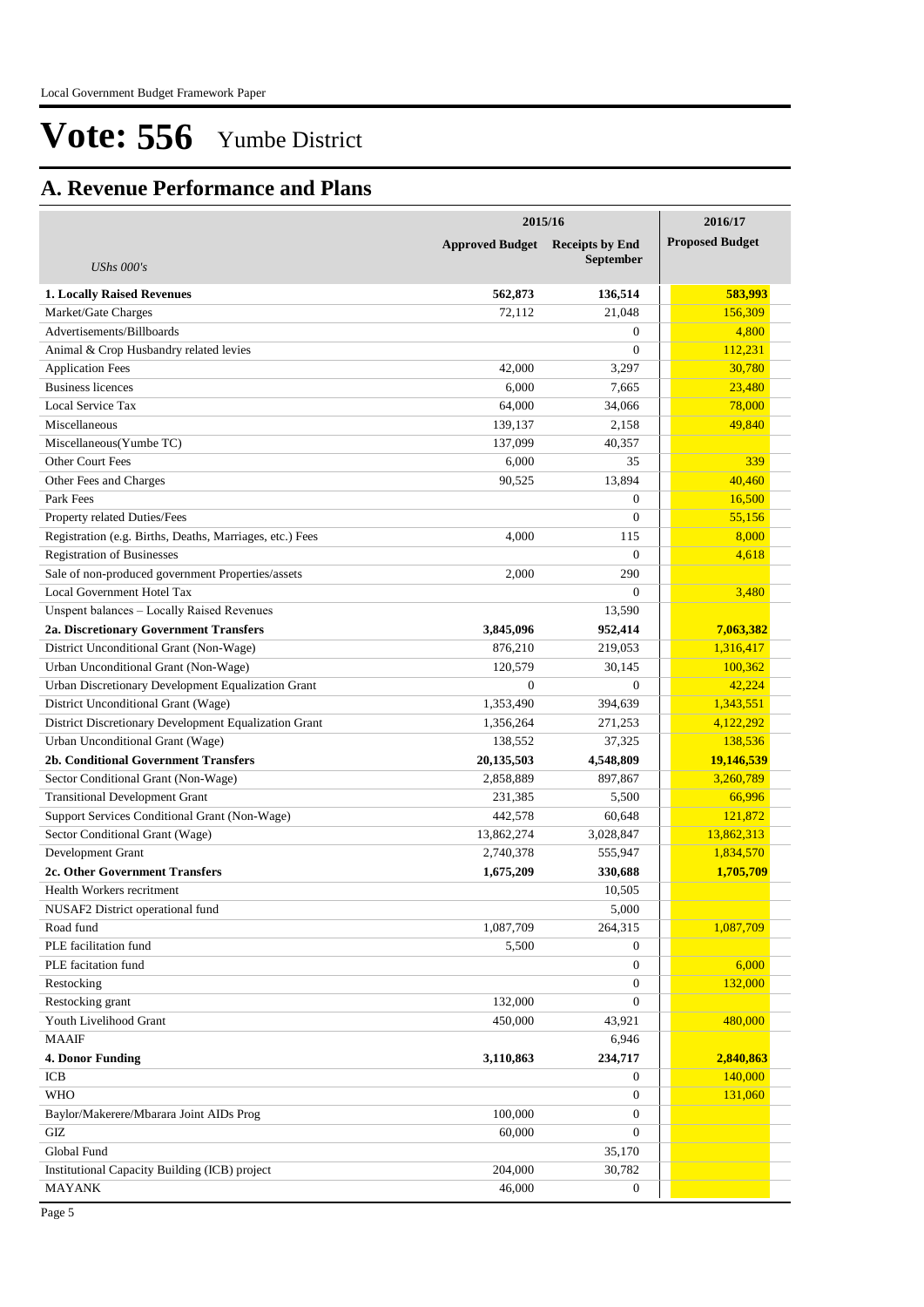### **A. Revenue Performance and Plans**

| <b>NTD</b>                | 102,000    | $\Omega$  | 102,000    |  |
|---------------------------|------------|-----------|------------|--|
| <b>PACE</b>               |            | 930       |            |  |
| Reproductive Health/UNFPA | 367,803    | 62,406    |            |  |
| Surveillance project(WHO) | 131,060    | 56,467    |            |  |
| <b>UNFPA</b>              |            | $\theta$  | 367,803    |  |
| <b>UNICEF</b>             |            | $\theta$  | 2,100,000  |  |
| Unspent balances - donor  |            | 36,573    |            |  |
| UNICEF and other partners | 2,100,000  | 12,388    |            |  |
| <b>Total Revenues</b>     | 29,329,544 | 6,203,141 | 31,340,486 |  |

#### **Revenue Performance in the first Quarter of 2015/16**

#### *(i) Locally Raised Revenues*

The performance of Local Revenue (LR) by end of September 2015 (Q1) was 24%. The good performance was because most of the Service Providers (Revenue Collectors) paid their obligation of three months advance timely as required in the beginning of the quarter. Also LLGs made a very good effort in revenue mobilization and supervision of Revenue Collectors.

#### *(ii) Central Government Transfers*

*(iii) Donor Funding* The performance of all Central Government (CG) transfers by end of Q1 (30th September 2015) was 23%. The performance was below the expected threshold i.e. 25% because some of the sources like Local development grant, Youth livelihood grant, conditional development were under released in first quarter. Also sources like sanitation and hygiene grant for health and restocking fund was not released. Some sources for the salary performed below since it is paid to staff in post.

The performance of Donor by end of September 2015 (Q1) was 8%. The very low performance was because most of the Development partners did not release fund as planned in the first Quarter.

### **Planned Revenues for 2016/17**

#### *(i) Locally Raised Revenues*

The Local revenue forecast for FY2016/17 represnts 4% increase from FY2015/16 budget. The Town Council has increased its LR budget because of business opportunity as a result of electrification of the Town. At all levels there will be massive mobilistion, support supervision conducted, proper tax assessment and record keeping and establishment of new markets. LR contributes 2% of total District annual budget.

#### *(ii) Central Government Transfers*

The Central Government transfer budget estimate for FY2016/17 represents 8% increase from FY2015/16 budget. The increase is mainly because of the new government reforms that resulted in increased IPFof most CG transfers. The increase are notably as a result of District Development Equalisation grant budget and also a new support services conditional grant. The CG transfer contributes 89% of the total District Budget for FY 2016/17.

#### *(iii) Donor Funding*

The Donor budget forecast for FY2016/17 represents 9% increase from current years budget.This is because some of the development partners have reduced their budget support and also no new partners have come in to fill the gaps in servise delivery in the Distrct. The Donor funding forecast represents 9% of the District annual renue forecast for FY2016/17.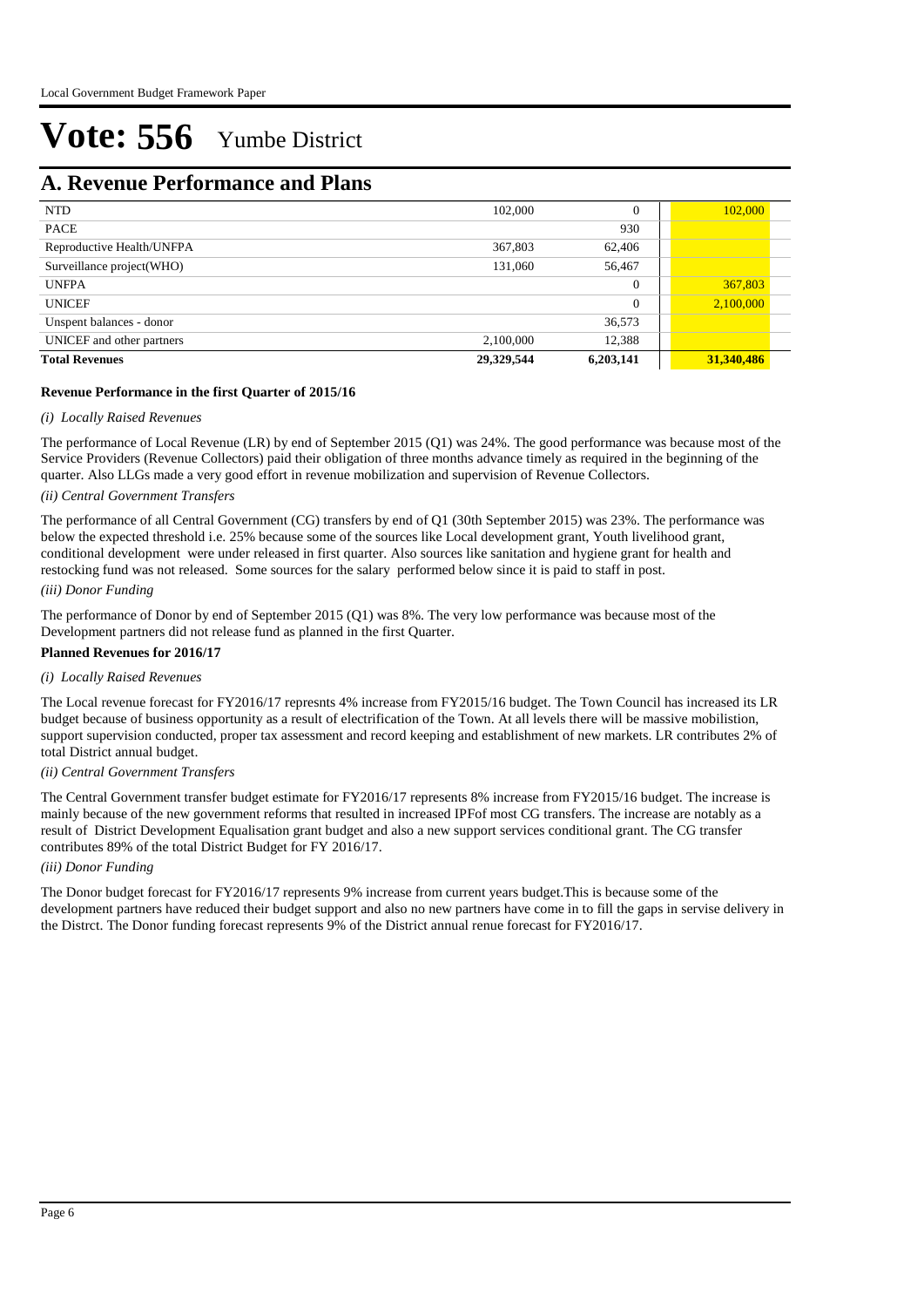## **Summary of Performance and Plans by Department**

### *Workplan 1a: Administration*

### **(i) Overview of Workplan Revenue and Expenditures**

| <b>UShs Thousand</b>                                 |                           | 2015/16                       | 2016/17                          |  |
|------------------------------------------------------|---------------------------|-------------------------------|----------------------------------|--|
|                                                      | Approved<br><b>Budget</b> | <b>Outturn by</b><br>end Sept | <b>Proposed</b><br><b>Budget</b> |  |
| A: Breakdown of Workplan Revenues:                   |                           |                               |                                  |  |
| <b>Recurrent Revenues</b>                            | 1,018,430                 | 314,362                       | 1,028,737                        |  |
| District Unconditional Grant (Non-Wage)              | 64,379                    | 15,095                        | 114,923                          |  |
| District Unconditional Grant (Wage)                  | 452,772                   | 157,814                       | 356,435                          |  |
| <b>Locally Raised Revenues</b>                       | 27.362                    | 2.558                         | 41.897                           |  |
| Multi-Sectoral Transfers to LLGs                     | 425,600                   | 125,414                       | 393,611                          |  |
| Support Services Conditional Grant (Non-Wage)        | 48,317                    | 12,899                        | 121,872                          |  |
| Unspent balances - UnConditional Grants              |                           | 582                           |                                  |  |
| <b>Development Revenues</b>                          | 537,222                   | 71,930                        | 684,059                          |  |
| District Discretionary Development Equalization Gran | 313,908                   | 44,647                        | 188,152                          |  |
| Donor Funding                                        | 106,000                   | $^{0}$                        |                                  |  |
| <b>Locally Raised Revenues</b>                       | 20,000                    | $\Omega$                      |                                  |  |
| Multi-Sectoral Transfers to LLGs                     | 97,314                    | 27,031                        | 495,907                          |  |
| Other Transfers from Central Government              |                           | 252                           |                                  |  |
| <b>Total Revenues</b>                                | 1,555,652                 | 386,291                       | 1,712,797                        |  |
| <b>B: Overall Workplan Expenditures:</b>             |                           |                               |                                  |  |
| Recurrent Expenditure                                | 1,018,430                 | 312,912                       | 1,028,737                        |  |
| Wage                                                 | 517,589                   | 177,403                       | 418,947                          |  |
| Non Wage                                             | 500.841                   | 135,509                       | 609,790                          |  |
| Development Expenditure                              | 537,222                   | 71,930                        | 684,059                          |  |
| Domestic Development                                 | 431,222                   | 71,930                        | 684,059                          |  |
| Donor Development                                    | 106,000                   | $\overline{0}$                | $\Omega$                         |  |
| <b>Total Expenditure</b>                             | 1,555,652                 | 384,842                       | 1,712,797                        |  |

*Revenue and Expenditure Performance in the first quarter of 2015/16*

The Administration Department received 25% of its annual budget by end of Q1. Although some source like local revenue development and donor were not remitted other source performed above the threshold. The wage component over performed because new staff were recruited and accessed on payroll. PAF over performed because of irregularity in transfer by finance department. Also LLG allocation to the was above the threshold because of outstanding obligations that were paid this quarter. Of the tota

#### *Department Revenue and Expenditure Allocations Plans for 2016/17*

The Administration total budget forecast increased by 10% from this FY. The increase is mainly because of the support supervision conditional grant and LLG allocation. The fund will be spent as follows: 24% will be spent on staff salary, 36% on non wage recurrent and 40% on development projects including coordination, monitoring, retooling, and Construction of staff house, administration block. 52% of the budget for administration will be managed and spent by the LLG and 48% by the HLG.

#### **(ii) Summary of Past and Planned Workplan Outputs**

#### *Physical Performance in the first quarter of 2015/16*

The key administration department achievement included the following: 3 TPC meetings held and minutes produced, 1 quarterly program monitoring conducted and report produced, 70 new staff inducted, 9 staff supported for short and carrier development, Conducted support supervision in all LLG,, 1 photocopier procured for PDU and 2 motorcyles procured for Education Department.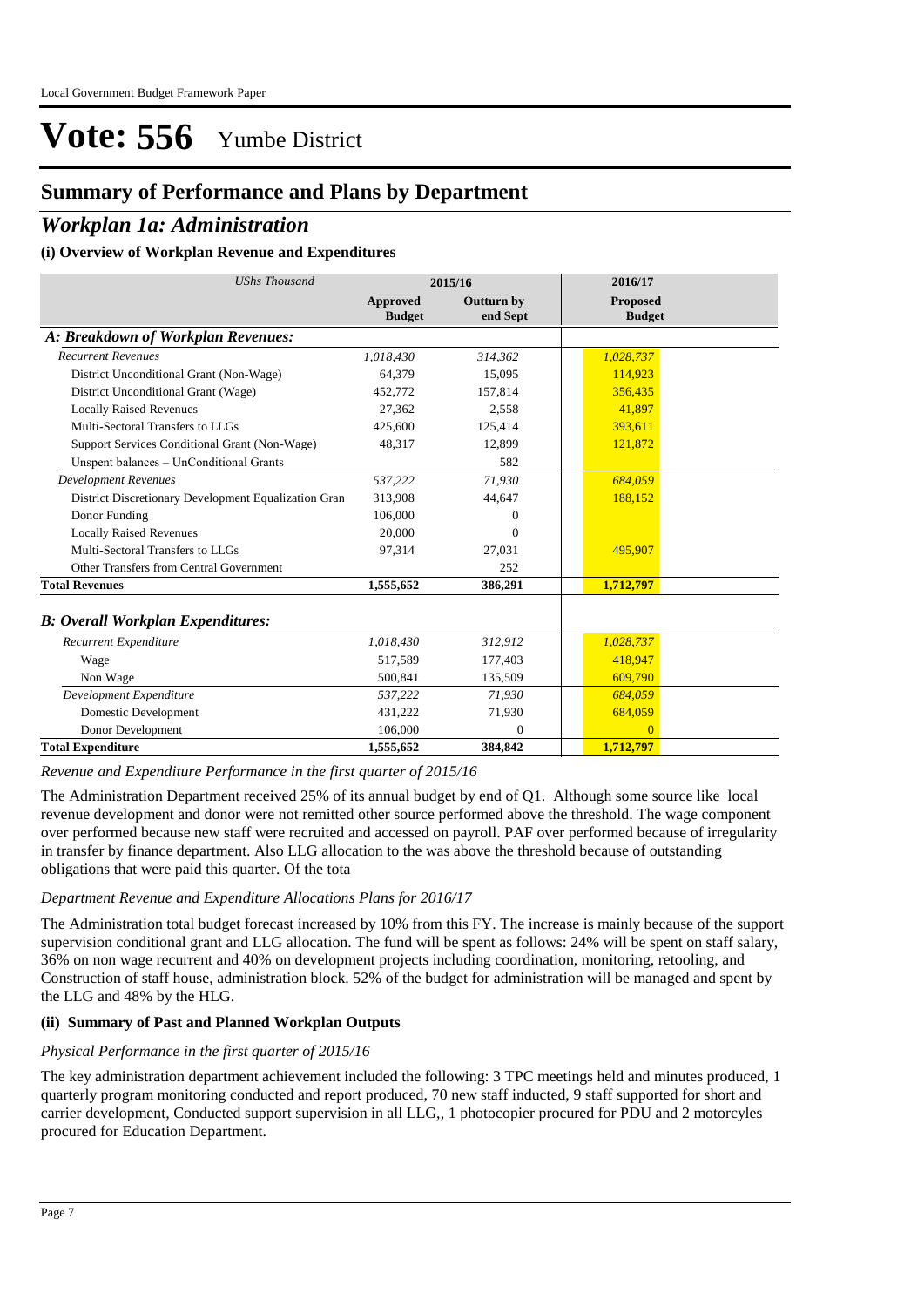## *Workplan 1a: Administration*

#### *Plans for 2016/17 by Vote Function*

The key administration department achievement included the following: 3 TPC meetings held and minutes produced, 1 quarterly program monitoring conducted and report produced, 70 new staff inducted, 9 staff supported for short and carrier development, Conducted support supervision in all LLG,, 1 photocopier procured for PDU and 2 motorcyles procured for Education Department.

#### *Medium Term Plans and Links to the Development Plan*

The administration medium term plan will continue to focus on: Coordination, Monitoring and Evaluation of all programs, Repair of assets and renovation of facilities, Procurement of Equipment and Assets (vehicle, motorcycles), Construction of administration facilities, Supervision of LLG, staff training.

#### None **(iii) Details of Off-Budget Activities carried out by NGOs, Central Government, the Private Sector and Donors**

#### **(iv) The three biggest challenges faced by the department in improving local government services**

#### *Payroll management 1.*

lack of adequate information on pensioners and frequent travel to correct payroll issues.

#### *Critical staff 2.*

The District can not attract staff in some critical posts especially Health Workers and Head Teachers in primary schools.

#### *High operational cost 3.*

The cost of operation can not effiently be managed with available resource envelope.

### *Workplan 2: Finance*

| <b>UShs Thousand</b>                                 | 2015/16                          |                               | 2016/17                          |
|------------------------------------------------------|----------------------------------|-------------------------------|----------------------------------|
|                                                      | <b>Approved</b><br><b>Budget</b> | <b>Outturn by</b><br>end Sept | <b>Proposed</b><br><b>Budget</b> |
| A: Breakdown of Workplan Revenues:                   |                                  |                               |                                  |
| <b>Recurrent Revenues</b>                            | 505,543                          | 132,511                       | 455,355                          |
| District Unconditional Grant (Non-Wage)              | 55,000                           | 33,997                        | 108,000                          |
| District Unconditional Grant (Wage)                  | 257,511                          | 48,358                        | 193,432                          |
| <b>Locally Raised Revenues</b>                       | 40,500                           | 11,398                        | 52,000                           |
| Multi-Sectoral Transfers to LLGs                     | 116,384                          | 30,458                        | 101,923                          |
| Support Services Conditional Grant (Non-Wage)        | 36,148                           | 8,217                         |                                  |
| Unspent balances - UnConditional Grants              |                                  | 83                            |                                  |
| <b>Development Revenues</b>                          | 35.570                           | 2,016                         | 10,238                           |
| District Discretionary Development Equalization Gran | 27,000                           | $\Omega$                      |                                  |
| Multi-Sectoral Transfers to LLGs                     | 8,570                            | 2,016                         | 10,238                           |
| <b>Total Revenues</b>                                | 541,112                          | 134,528                       | 465,592                          |
| <b>B: Overall Workplan Expenditures:</b>             |                                  |                               |                                  |
| Recurrent Expenditure                                | 505,543                          | 131,161                       | 455,355                          |
| Wage                                                 | 294,259                          | 56,553                        | 218.212                          |
| Non Wage                                             | 211,284                          | 74,608                        | 237,143                          |
| Development Expenditure                              | 35,570                           | 2.016                         | 10,238                           |
| Domestic Development                                 | 35,570                           | 2,016                         | 10,238                           |
| Donor Development                                    | 0                                | $\Omega$                      | $\Omega$                         |
| <b>Total Expenditure</b>                             | 541,112                          | 133,177                       | 465,592                          |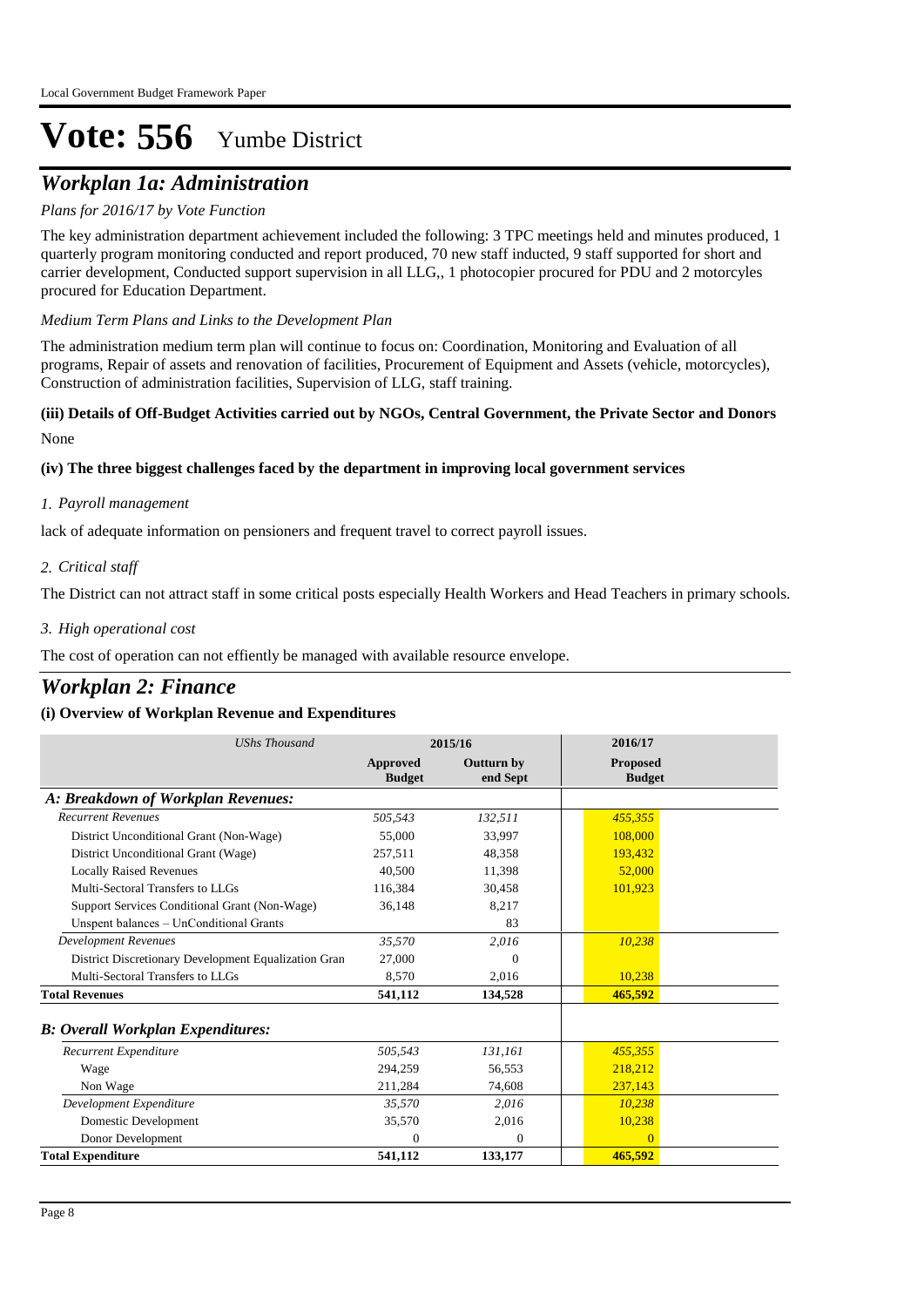## *Workplan 2: Finance*

#### *Revenue and Expenditure Performance in the first quarter of 2015/16*

The Finance Department received 25% of its annual budget by end of Q1. Although some source like equalisation was not remitted because of delayed procurement process, the very good performance was because of fund voted for procurement of accountable stationary resulting over performance of Local revenue and District Unconditional grant nonwage. Out of total receipt 99% was spent for different activities. This high absorption was because of the to have adequate accountable stationary in All depa

#### *Department Revenue and Expenditure Allocations Plans for 2016/17*

Finance Department budget forecast from different sources reduced by 14% from FY2015/16 due to staff redeployment. The proposed expenditure is as follows: 47% will be spent on staff salary, 51% on non wage recurrent and 2% on development projects including monitoring and retooling. 24% of the budget for Finance will be managed and spent by the LLG and 76% by the HLG.

#### **(ii) Summary of Past and Planned Workplan Outputs**

#### *Physical Performance in the first quarter of 2015/16*

The following are some the key achievement of the Finance Department by end of Q1: Final Account for FY2014/15 prepared and submitted to Accountant General, 1 departmental meeting held and minute produced, 1 support supervision of LLG conducted and report produced, Assorted accountable stationary procured and distributed all departments and LLG.

#### *Plans for 2016/17 by Vote Function*

The following are some the key achievement of the Finance Department by end of Q1: Final Account for FY2014/15 prepared and submitted to Accountant General, 1 departmental meeting held and minute produced, 1 support supervision of LLG conducted and report produced, Assorted accountable stationary procured and distributed all departments and LLG.

#### *Medium Term Plans and Links to the Development Plan*

Preparation of required documents(Final Accounts, Budget, LRE plan, Monthly/Quarterly financial reports), conduct Monitoring of projects, Revenue assessment and mobilization, Purchase of Equipment/Assets for the sector (Computers, Vehicle, Motorcycle, Accountable materials, ) and Repair of Equipment and assets.

#### None **(iii) Details of Off-Budget Activities carried out by NGOs, Central Government, the Private Sector and Donors**

#### **(iv) The three biggest challenges faced by the department in improving local government services**

#### *Few potential tax payers. 1.*

The population fall in the category that exempted from taxes like local service tax.

#### *High operational cost 2.*

The operation of the department in most cases can not be adequately funded with available funds.

*Lack of transport 3.*

The department does not have its own transport for revenue mobilisation and followup.

## *Workplan 3: Statutory Bodies*

| UShs Thousand                      | 2015/16                   |                        | 2016/17                          |  |
|------------------------------------|---------------------------|------------------------|----------------------------------|--|
|                                    | Approved<br><b>Budget</b> | Outturn by<br>end Sept | <b>Proposed</b><br><b>Budget</b> |  |
| A: Breakdown of Workplan Revenues: |                           |                        |                                  |  |
| <b>Recurrent Revenues</b>          | 856.448                   | 153.935                | 764,762                          |  |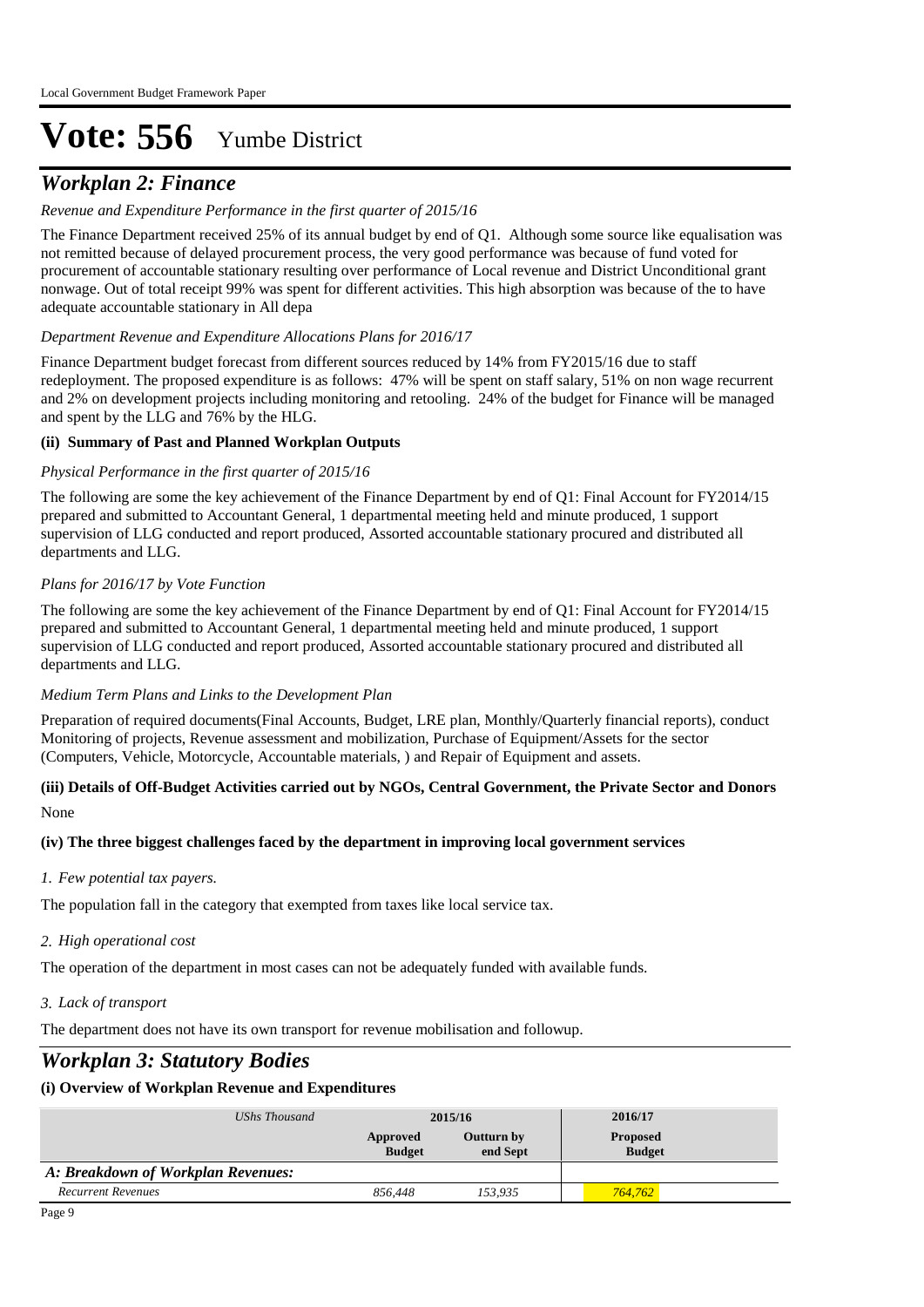### *Workplan 3: Statutory Bodies*

| <b>UShs Thousand</b>                                 |                           | 2015/16                       | 2016/17                          |  |
|------------------------------------------------------|---------------------------|-------------------------------|----------------------------------|--|
|                                                      | Approved<br><b>Budget</b> | <b>Outturn by</b><br>end Sept | <b>Proposed</b><br><b>Budget</b> |  |
| District Unconditional Grant (Non-Wage)              | 140,000                   | 34,000                        | 360,675                          |  |
| District Unconditional Grant (Wage)                  | 170,352                   | 37,001                        | 187,820                          |  |
| <b>Locally Raised Revenues</b>                       | 58,500                    | 9.634                         | 44,199                           |  |
| Multi-Sectoral Transfers to LLGs                     | 129,483                   | 33,580                        | 172,068                          |  |
| Support Services Conditional Grant (Non-Wage)        | 358,113                   | 39,532                        |                                  |  |
| Unspent balances - UnConditional Grants              |                           | 188                           |                                  |  |
| <b>Development Revenues</b>                          | 6,809                     | 1,070                         | 9,425                            |  |
| District Discretionary Development Equalization Gran | 5,573                     | $\Omega$                      |                                  |  |
| Multi-Sectoral Transfers to LLGs                     | 1,236                     | 1,070                         | 9,425                            |  |
| <b>Total Revenues</b>                                | 863,257                   | 155,005                       | 774,186                          |  |
| <b>B: Overall Workplan Expenditures:</b>             |                           |                               |                                  |  |
| Recurrent Expenditure                                | 862,020                   | 145,143                       | 764,762                          |  |
| Wage                                                 | 170,539                   | 37,001                        | 187,820                          |  |
| Non Wage                                             | 691,481                   | 108,142                       | 576,942                          |  |
| Development Expenditure                              | 1,236                     | 1,070                         | 9,425                            |  |
| Domestic Development                                 | 1,236                     | 1,070                         | 9,425                            |  |
| Donor Development                                    | $\Omega$                  | $\overline{0}$                |                                  |  |
| <b>Total Expenditure</b>                             | 863,257                   | 146,213                       | 774,186                          |  |

*Revenue and Expenditure Performance in the first quarter of 2015/16*

The statutory Bodies annual budget performed at 18% by end of Quarter one (Q1). The low performance was because of non remittance of some of the sources in Q1. Generally transfer from Central Government performed very well but LLG allocations over performed because most of them had outstanding obligation to pay in Q1. 95% of total receipt was spent in the quarter. The absorption was high because of outstanding obligations that needed to be paid in the quarter. 24% of total expenditure was at LL

#### *Department Revenue and Expenditure Allocations Plans for 2016/17*

The Statutory Bodies budget forecast from different sources for FY 2016/17 represents 10% reduction from current budget. This is as a result priority changes. The expenditure will be as follows: 25% will be spent on staff salary including the salary for political executives, technical, DSC commission Chairperson and chairpersons at LLG and 75% on non wage recurrent i.e. council, bodies and commissions operations and 1% will be spent on development activities at LLG. 23% of the budget will be ma

#### **(ii) Summary of Past and Planned Workplan Outputs**

#### *Physical Performance in the first quarter of 2015/16*

The following were some of the key achievement of Statutory Bodies: Mandatory meetings held (2 council meetings held and minutes produced, 3 executive meeting held and minutes produced, 7 committee meeting sessions held and minutes produced), PAC, DLB, DSC and Contract Committee mandatory meetings held and minutes produced.

#### *Plans for 2016/17 by Vote Function*

The following were some of the key achievement of Statutory Bodies: Mandatory meetings held (2 council meetings held and minutes produced, 3 executive meeting held and minutes produced, 7 committee meeting sessions held and minutes produced), PAC, DLB, DSC and Contract Committee mandatory meetings held and minutes produced.

#### *Medium Term Plans and Links to the Development Plan*

The medium term plans includes: Statutory meetings held and minutes produced, Monitoring& Evaluation of programs conducted, Equipment and assets repaired, purchase of Vehicle and Motorcycles, construction of Council Complex.

## **(iii) Details of Off-Budget Activities carried out by NGOs, Central Government, the Private Sector and Donors**

None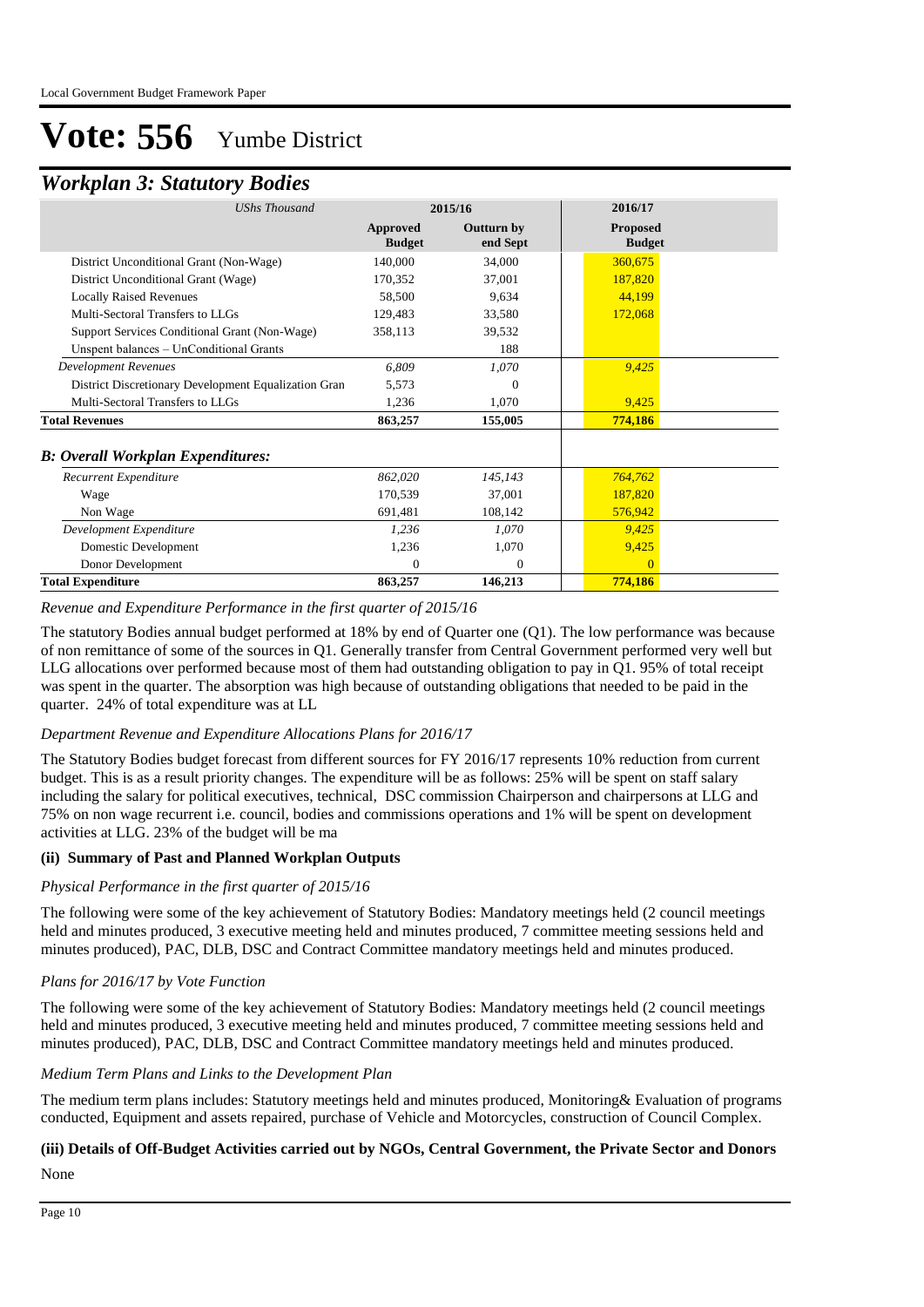### *Workplan 3: Statutory Bodies*

**(iv) The three biggest challenges faced by the department in improving local government services**

#### *Insufficient storage facilities 1.*

There is no secure storage facility for council documents.

*Insufficient office space 2.*

The Boards and Commission lack office space.

*Lack of transport 3.*

The department only has one vehicle for the Chairperson.

### *Workplan 4: Production and Marketing*

#### **(i) Overview of Workplan Revenue and Expenditures**

| <b>UShs Thousand</b>                                 |                                  | 2015/16                       | 2016/17                          |
|------------------------------------------------------|----------------------------------|-------------------------------|----------------------------------|
|                                                      | <b>Approved</b><br><b>Budget</b> | <b>Outturn by</b><br>end Sept | <b>Proposed</b><br><b>Budget</b> |
| A: Breakdown of Workplan Revenues:                   |                                  |                               |                                  |
| <b>Recurrent Revenues</b>                            | 421,123                          | 84.680                        | 587,737                          |
| District Unconditional Grant (Non-Wage)              | 20,000                           | 4,000                         | 10,000                           |
| District Unconditional Grant (Wage)                  | 86,363                           | 23,230                        | 92,920                           |
| <b>Locally Raised Revenues</b>                       | 10,000                           | 46                            | 12,000                           |
| Multi-Sectoral Transfers to LLGs                     | 3.625                            | 350                           | 79.160                           |
| Other Transfers from Central Government              | 132,000                          | 6,946                         | 132,000                          |
| Sector Conditional Grant (Non-Wage)                  | 76,136                           | 19,034                        | 168,669                          |
| Sector Conditional Grant (Wage)                      | 93,000                           | 31,074                        | 92,988                           |
| <b>Development Revenues</b>                          | 273,122                          | 46,619                        | 218,340                          |
| Development Grant                                    | 157,431                          | 39,358                        |                                  |
| District Discretionary Development Equalization Gran |                                  | $\Omega$                      | 52,800                           |
| Multi-Sectoral Transfers to LLGs                     | 115,691                          | 7,025                         | 165,540                          |
| Unspent balances - Conditional Grants                |                                  | 236                           |                                  |
| <b>Total Revenues</b>                                | 694,245                          | 131,298                       | 806,077                          |
| <b>B</b> : Overall Workplan Expenditures:            |                                  |                               |                                  |
| Recurrent Expenditure                                | 421,123                          | 81,894                        | 587,737                          |
| Wage                                                 | 179.363                          | 54,304                        | 185,908                          |
| Non Wage                                             | 241.761                          | 27,590                        | 401,829                          |
| Development Expenditure                              | 273,122                          | 21,599                        | 218,340                          |
| Domestic Development                                 | 273,122                          | 21,599                        | 218,340                          |
| Donor Development                                    | $\Omega$                         | $\theta$                      | $\Omega$                         |
| <b>Total Expenditure</b>                             | 694,245                          | 103,493                       | 806,077                          |

*Revenue and Expenditure Performance in the first quarter of 2015/16*

The production received 19% of its annual budget by end of Q1. The fairly low performance was because of non remittance and under release of some of the sources like local revenue, unconditional grant. Also LLGs did not spent in this sector as planned. Although the budget under performed but sources like agricultural extension salaries and district unconditional wage over performed because of new staff recruited and accessed on payroll. Of the total receipt 79% spent was at both HLG and LLG. The

#### *Department Revenue and Expenditure Allocations Plans for 2016/17*

Production and Marketing department budget forecast increased by 16% from this FY. There has been increased budget allocation to department at LLG. Planned expenditure is as follows: 23% will be spent on staff salary, 50% on non wage recurrent and 27% on development projects (i.e. infrastructure for disease control, Promotion of technology, vaccination, and coordination of restocking activities). Of the total budget 30% will be directly managed and spent by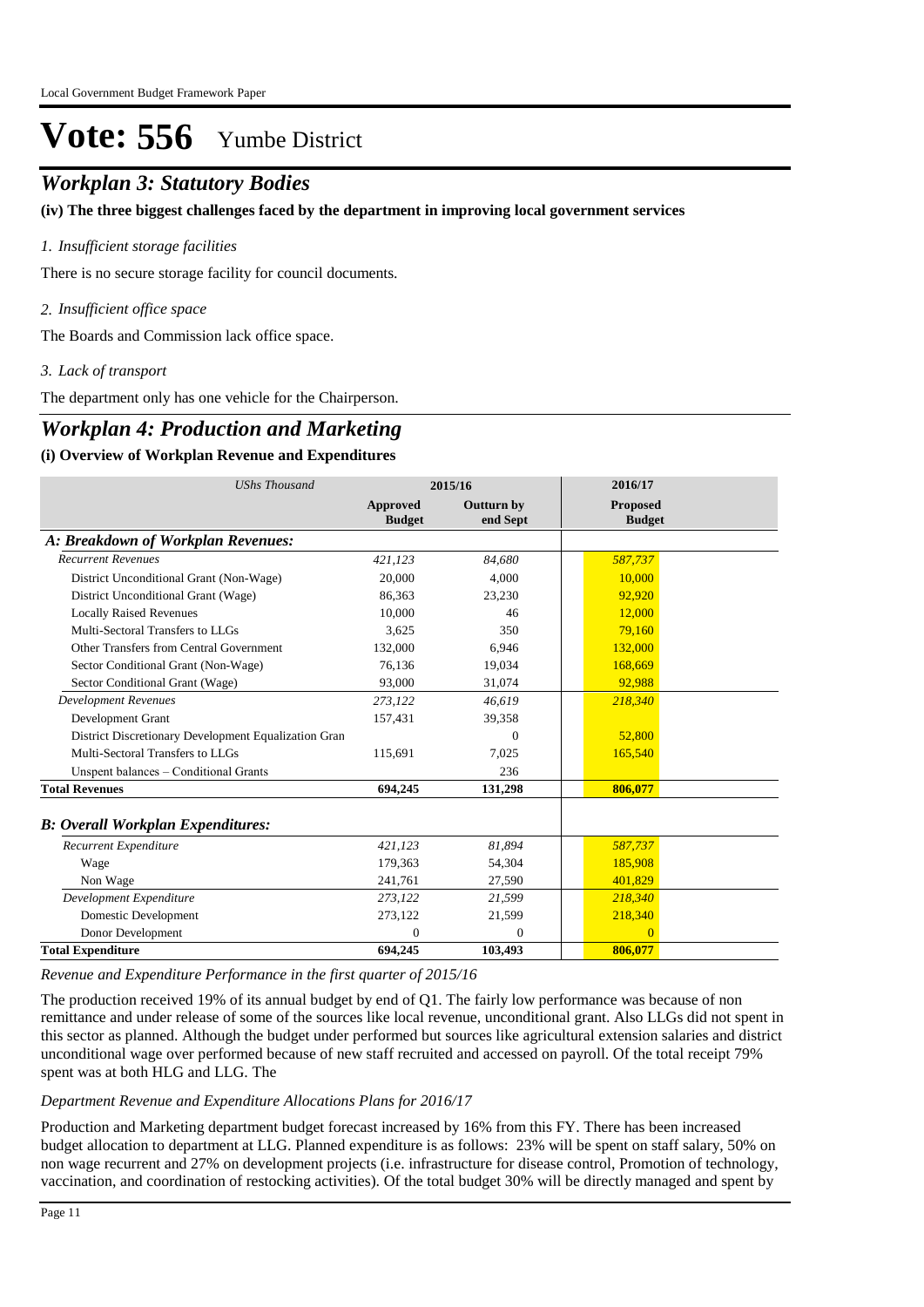## *Workplan 4: Production and Marketing*

the LLG and 70% by the HLG.

#### **(ii) Summary of Past and Planned Workplan Outputs**

#### *Physical Performance in the first quarter of 2015/16*

The Production department achieved the following by end of Q1: 1 SACCO audit conducted and report produced, 2 sector committee meetings held and minutes produced, 1 monitoring of sector activities conducted and report produced, 10tonnes of maize, 2.9tonnes of Ground nuts distributed to farmers under OWC, 2 desktop computers procured for Commercial officer and District production officer, 1 permanent crush completed at Rigbonga parish, 1 permanent crush being constructed at Kochi parish.

#### *Plans for 2016/17 by Vote Function*

The Production department achieved the following by end of Q1: 1 SACCO audit conducted and report produced, 2 sector committee meetings held and minutes produced, 1 monitoring of sector activities conducted and report produced, 10tonnes of maize, 2.9tonnes of Ground nuts distributed to farmers under OWC, 2 desktop computers procured for Commercial officer and District production officer, 1 permanent crush completed at Rigbonga parish, 1 permanent crush being constructed at Kochi parish.

#### *Medium Term Plans and Links to the Development Plan*

In the medium term the department intends to undertake the following: Farmer training, Support supervision, Provide technologies to farmers, procurement vaccines, surveillance and monitoring, Construction district farm institute, Slaughter slab, market stall, fish ponds, store, dip and crushes and DP coordination office, Repair and maintenance of Equipment and Assets and Purchase of Vehicles and Motorcycles.

#### **(iii) Details of Off-Budget Activities carried out by NGOs, Central Government, the Private Sector and Donors**

AFARD involved in group empowerment, provision technology, NARO involved in technology provision and advisory.

#### **(iv) The three biggest challenges faced by the department in improving local government services**

#### *Unpredicted weather 1.*

Weather partern has affect crop in the District.

#### *Overwhelming demand for technology 2.*

Many farmers are still demanding for more inputs especially seeds and animals.

#### *Poor adoption of technologies 3.*

Most farmers are not sustaining the techonology availed.

## *Workplan 5: Health*

| UShs Thousand                                        |                           | 2015/16                       | 2016/17                          |
|------------------------------------------------------|---------------------------|-------------------------------|----------------------------------|
|                                                      | Approved<br><b>Budget</b> | <b>Outturn by</b><br>end Sept | <b>Proposed</b><br><b>Budget</b> |
| A: Breakdown of Workplan Revenues:                   |                           |                               |                                  |
| <b>Recurrent Revenues</b>                            | 3.334.632                 | 772.672                       | 3,390,212                        |
| District Unconditional Grant (Non-Wage)              | 30,000                    | 9.000                         | 18,000                           |
| <b>Locally Raised Revenues</b>                       | 5.000                     | 175                           | 6,000                            |
| Multi-Sectoral Transfers to LLGs                     | 23,294                    | 4.070                         | 78,386                           |
| Sector Conditional Grant (Non-Wage)                  | 430,908                   | 107.727                       | 442,329                          |
| Sector Conditional Grant (Wage)                      | 2,845,429                 | 651,700                       | 2,845,497                        |
| Development Revenues                                 | 2.599.443                 | 320,835                       | 2,410,980                        |
| Development Grant                                    | 413.537                   | 82.707                        | 251,488                          |
| District Discretionary Development Equalization Gran | 170,000                   | $\theta$                      | 240,000                          |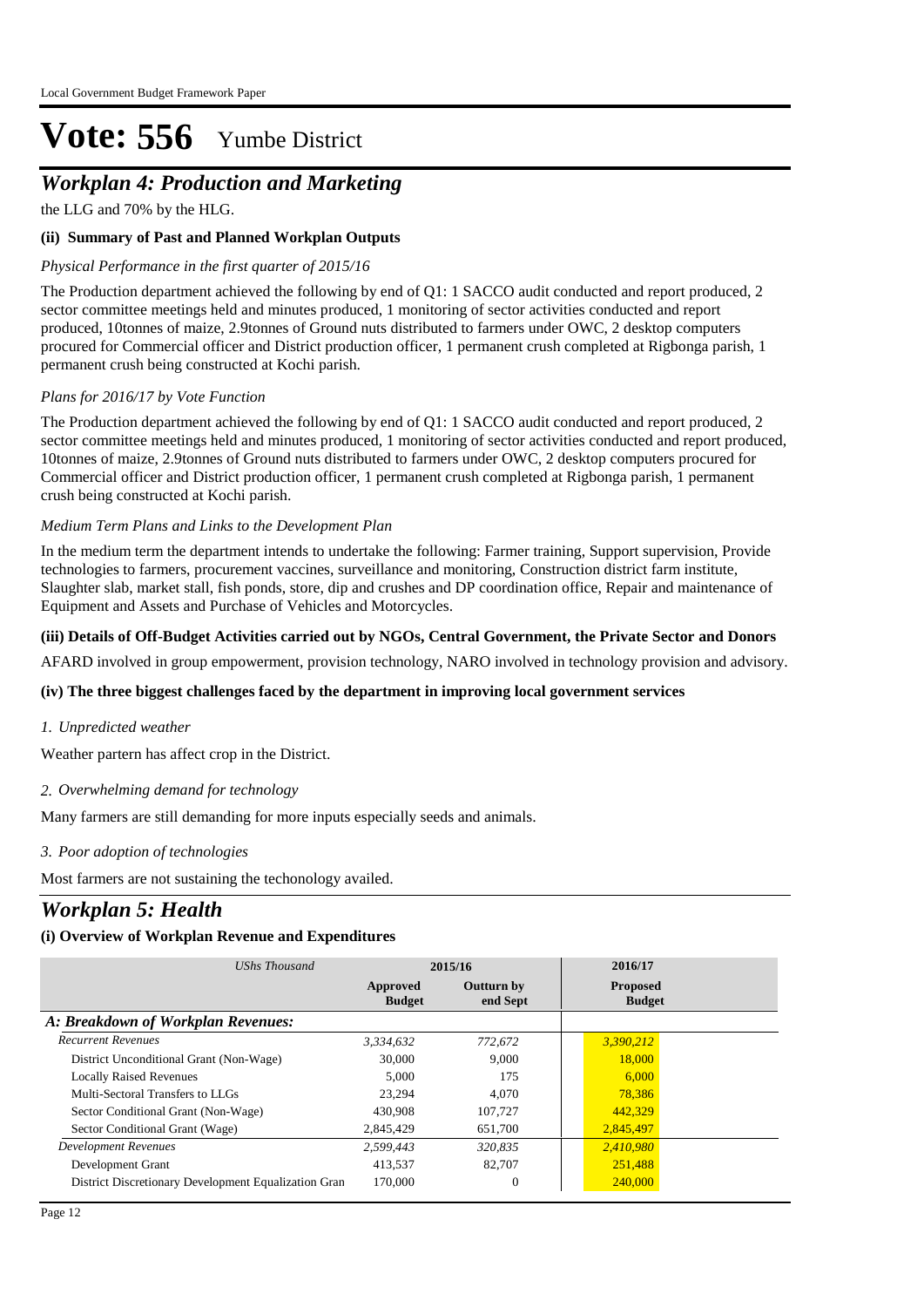### *Workplan 5: Health*

| UShs Thousand                            |                           | 2015/16                       | 2016/17                          |
|------------------------------------------|---------------------------|-------------------------------|----------------------------------|
|                                          | Approved<br><b>Budget</b> | <b>Outturn by</b><br>end Sept | <b>Proposed</b><br><b>Budget</b> |
| Donor Funding                            | 1,721,220                 | 203,503                       | 1,558,580                        |
| Multi-Sectoral Transfers to LLGs         | 85,301                    | 16,512                        | 315,916                          |
| <b>Transitional Development Grant</b>    | 209,385                   | 0                             | 44,996                           |
| Unspent balances – Conditional Grants    |                           | 18,113                        |                                  |
| <b>Total Revenues</b>                    | 5,934,075                 | 1,093,507                     | 5,801,191                        |
| <b>B: Overall Workplan Expenditures:</b> |                           |                               |                                  |
| Recurrent Expenditure                    | 3,334,632                 | 770,898                       | 3,390,212                        |
| Wage                                     | 2,845,429                 | 651,700                       | 2,845,497                        |
| Non Wage                                 | 489,203                   | 119,198                       | 544,715                          |
| Development Expenditure                  | 2,609,443                 | 251,714                       | 2,410,980                        |
| Domestic Development                     | 888,223                   | 56,062                        | 852,400                          |
| Donor Development                        | 1,721,220                 | 195,652                       | 1,558,580                        |
| <b>Total Expenditure</b>                 | 5,944,075                 | 1,022,613                     | 5,801,191                        |

#### *Revenue and Expenditure Performance in the first quarter of 2015/16*

The Health department annual budget performed at 18% by the end of Q1. The fairly low performance was because of non remittance of sources like sanitation grant by centre, LGMSDP and Equalisation because the projects are still at procurement process. Also some of the donor partners did not remit funds as planned. LLG did not spent fund in this sector as planned because some of the projects are still at procurement stage. But most central governmet transfers performed very well. The Unconditional

#### *Department Revenue and Expenditure Allocations Plans for 2016/17*

The Health Department Budget forecast reduced by 2% from current budget because some partners reduced their budget support. 49% will be spent on staff salary, 9% on non wage recurrent and 42% on development projects including infrastructure construction, capacity building and health promotion especially by the development partners. 7% of the budget for Health will be managed and spent directly by the LLG and 93% by the HLG.

#### **(ii) Summary of Past and Planned Workplan Outputs**

#### *Physical Performance in the first quarter of 2015/16*

Some the key achievement of Health department include: 2 sector committee meetings held and minutes produced, 10 staff support in various institutions, 2 planning meeting held and report produced, 6 radio talkshows held in Arua on HIV, Maternal and Child Health, nutrition, sanitation 1 General ward constructe at Ariwa HC, 1 OPD constructed at Barakala HC 1 OPD Constructed at Kerwa and 8 stances VIP constructed at Midigo HC (4) and Pajama HC (4).

#### *Plans for 2016/17 by Vote Function*

Some the key achievement of Health department include: 2 sector committee meetings held and minutes produced, 10 staff support in various institutions, 2 planning meeting held and report produced, 6 radio talkshows held in Arua on HIV, Maternal and Child Health, nutrition, sanitation 1 General ward constructe at Ariwa HC, 1 OPD constructed at Barakala HC 1 OPD Constructed at Kerwa and 8 stances VIP constructed at Midigo HC (4) and Pajama HC (4).

#### *Medium Term Plans and Links to the Development Plan*

The medium term plan for health sector focuses on : Staff capacity development, Purchase of Motorcycle, Solar installation and repair , Conducting Outreaches, Promotion of hygiene and sanitation, Infrastructure construction and maintenance(staff house, OPD, Wards, VIP), Support supervision and monitoring, Equipment and Assets repair and maintenance.

## **(iii) Details of Off-Budget Activities carried out by NGOs, Central Government, the Private Sector and Donors**

None

**(iv) The three biggest challenges faced by the department in improving local government services**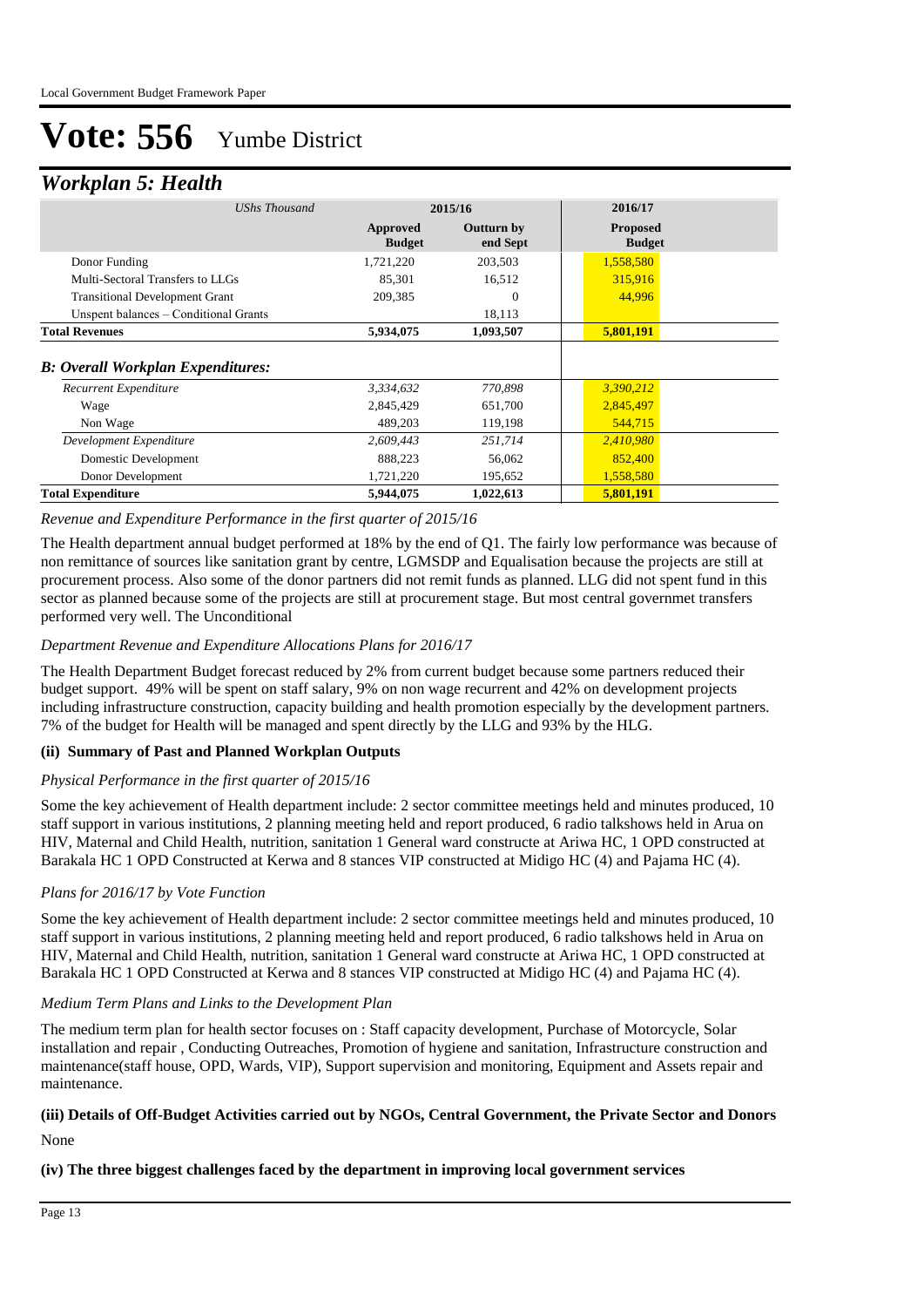### *Workplan 5: Health*

*Attraction and retention of staff 1.*

Especially Doctors and Midwifes.

*Poor state of Health Facilities 2.*

Most old health units need renovation.

#### *Poor health seeking behavior 3.*

The community members always report late for treatment.

### *Workplan 6: Education*

#### **(i) Overview of Workplan Revenue and Expenditures**

| <b>UShs Thousand</b>                                 |                                  | 2015/16                       | 2016/17                          |  |
|------------------------------------------------------|----------------------------------|-------------------------------|----------------------------------|--|
|                                                      | <b>Approved</b><br><b>Budget</b> | <b>Outturn by</b><br>end Sept | <b>Proposed</b><br><b>Budget</b> |  |
| A: Breakdown of Workplan Revenues:                   |                                  |                               |                                  |  |
| <b>Recurrent Revenues</b>                            | 13,283,184                       | 3,106,900                     | 13,551,760                       |  |
| District Unconditional Grant (Non-Wage)              | 20,000                           | 4.000                         | 10,000                           |  |
| District Unconditional Grant (Wage)                  | 58,831                           | 16,471                        | 65,884                           |  |
| <b>Locally Raised Revenues</b>                       | 15,966                           | 1,356                         | 6.000                            |  |
| Multi-Sectoral Transfers to LLGs                     | 26,308                           | 916                           | 40.642                           |  |
| Other Transfers from Central Government              | 5,500                            | $\theta$                      | 6,000                            |  |
| Sector Conditional Grant (Non-Wage)                  | 2,232,734                        | 738,084                       | 2,499,406                        |  |
| Sector Conditional Grant (Wage)                      | 10,923,845                       | 2,346,073                     | 10,923,828                       |  |
| <b>Development Revenues</b>                          | 1,532,229                        | 201,037                       | 2,013,993                        |  |
| Development Grant                                    | 922.964                          | 184,593                       | 824.542                          |  |
| District Discretionary Development Equalization Gran | 50,000                           | 0                             | 110,000                          |  |
| Donor Funding                                        | 400,000                          | $\Omega$                      | 200,000                          |  |
| Multi-Sectoral Transfers to LLGs                     | 159,264                          | 16,444                        | 879,451                          |  |
| <b>Total Revenues</b>                                | 14,815,413                       | 3,307,937                     | 15,565,752                       |  |
| <b>B: Overall Workplan Expenditures:</b>             |                                  |                               |                                  |  |
| Recurrent Expenditure                                | 13,283,184                       | 3,106,404                     | 13,551,760                       |  |
| Wage                                                 | 10,982,676                       | 2,362,544                     | 10,989,712                       |  |
| Non Wage                                             | 2,300,508                        | 743,860                       | 2,562,048                        |  |
| Development Expenditure                              | 1,532,229                        | 180,417                       | 2,013,993                        |  |
| Domestic Development                                 | 1,132,229                        | 180,417                       | 1,813,993                        |  |
| Donor Development                                    | 400,000                          | $\Omega$                      | 200,000                          |  |
| <b>Total Expenditure</b>                             | 14,815,413                       | 3,286,821                     | 15,565,752                       |  |

*Revenue and Expenditure Performance in the first quarter of 2015/16*

The Education Department annual budget performance by end of Q1 was 22%. The fairly good performance was because of very good release from Central Government. Other sources like local revenue, donor nad LGMSDP was not realised as planned. There were not remitted to the sector. Also budget allocation to the department by LLG did not perform as planned since some of the projects are still at procurement process. The total expenditure of the department account for 99% of the total receipt. The high

#### *Department Revenue and Expenditure Allocations Plans for 2016/17*

The Education Department total budget from different sources represents 5% increase from this FY budget. This is because of increased allocation at LLG to the sector and increased IPF for sector conditional grant as a result of the new reform. The expenditure plan is as follows: 71% will be spent on staff salary, 16% on non wage recurrent (mainly capitation grant for schools and institutions) and 13% on development projects including monitoring, retooling, capacity building of SMC/PTA and const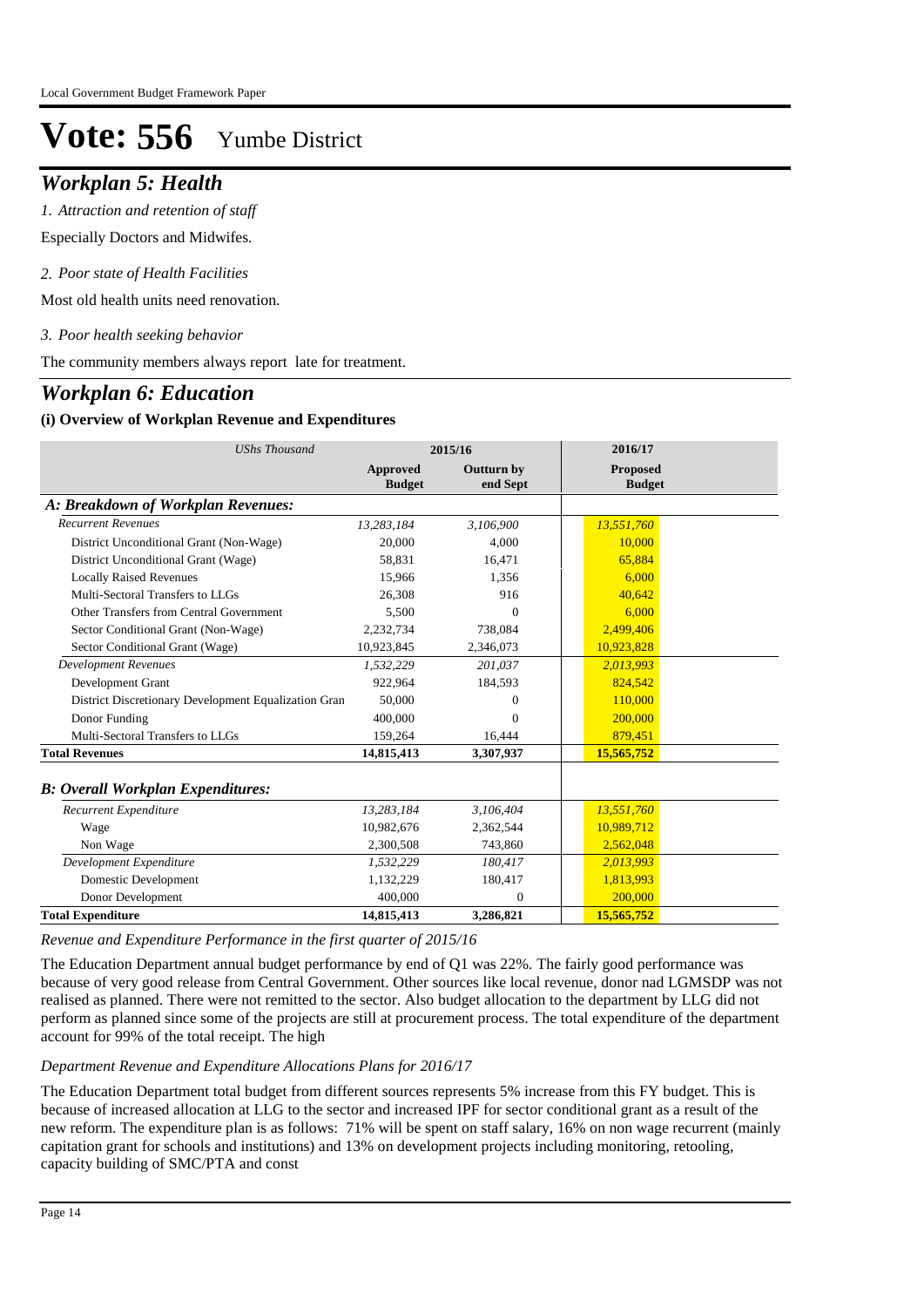### *Workplan 6: Education*

#### **(ii) Summary of Past and Planned Workplan Outputs**

#### *Physical Performance in the first quarter of 2015/16*

The key Education achievements by end of Q1 are as follows: 1 exchange visit made to Hoima (Selected HeadTeachers and Education office staff), 1 training held for all Headteachers and Primary seven teachers on examination setting skills, 6 classrooms completed at Paduru P/S(2), ombechi P/S(2), lodonga P/S (2), 10 stances VIP completed at Adranga P/S (5), Midigo P/S (5), 2 education sector committee meetings held and minutes produced.

#### *Plans for 2016/17 by Vote Function*

The key Education achievements by end of Q1 are as follows: 1 exchange visit made to Hoima (Selected HeadTeachers and Education office staff), 1 training held for all Headteachers and Primary seven teachers on examination setting skills, 6 classrooms completed at Paduru P/S(2), ombechi P/S(2), lodonga P/S (2), 10 stances VIP completed at Adranga P/S (5), Midigo P/S (5), 2 education sector committee meetings held and minutes produced.

#### *Medium Term Plans and Links to the Development Plan*

In the medium term the sector will continue with Construction and Renovation of Classroom, Construction of VIP latrines, Procurement of Desks, furniture, motor cycles, Solar and Equipment, Support supervision and monitoring, routine school inspection, surveying land of institutions, Construction of staff house.

#### **(iii) Details of Off-Budget Activities carried out by NGOs, Central Government, the Private Sector and Donors**

Aga Khan Development Network focuses on Early Child Development (training of teachers and educators, development of materials, supervision), LABE is engaged in Early child Education, CEFORD is involved in Primary education advocacy, GEM is engaged in girl child Education.

#### **(iv) The three biggest challenges faced by the department in improving local government services**

*Poor community attitude towards education 1.*

People vandilising school properties.

*Inadequate staff accommodation 2.*

Most teachers operate far from school.

#### *lack of transport for supervision. 3.*

The department lack efficient means of transport for effect supervision snd monitoring.

### *Workplan 7a: Roads and Engineering*

| UShs Thousand                                        | 2015/16                   |                        | 2016/17                          |
|------------------------------------------------------|---------------------------|------------------------|----------------------------------|
|                                                      | Approved<br><b>Budget</b> | Outturn by<br>end Sept | <b>Proposed</b><br><b>Budget</b> |
| A: Breakdown of Workplan Revenues:                   |                           |                        |                                  |
| <b>Recurrent Revenues</b>                            | 1,200,148                 | 291,380                | 1,190,489                        |
| District Unconditional Grant (Non-Wage)              | 20,000                    | 4,000                  | 10,000                           |
| District Unconditional Grant (Wage)                  | 73,444                    | 15,633                 | 62,532                           |
| <b>Locally Raised Revenues</b>                       | 5.000                     | 61                     | 6,000                            |
| Multi-Sectoral Transfers to LLGs                     | 13,995                    | 7,371                  | 24,248                           |
| Other Transfers from Central Government              | 1,087,709                 | 264,315                | 1,087,709                        |
| Development Revenues                                 | 584,968                   | 104,518                | 620,746                          |
| Development Grant                                    | 472,165                   | 94,433                 |                                  |
| District Discretionary Development Equalization Gran | 91,706                    | 9,176                  | 500,000                          |
| Multi-Sectoral Transfers to LLGs                     | 21,096                    | $\Omega$               | 120,746                          |
| Unspent balances – Conditional Grants                |                           | 909                    |                                  |
|                                                      |                           |                        |                                  |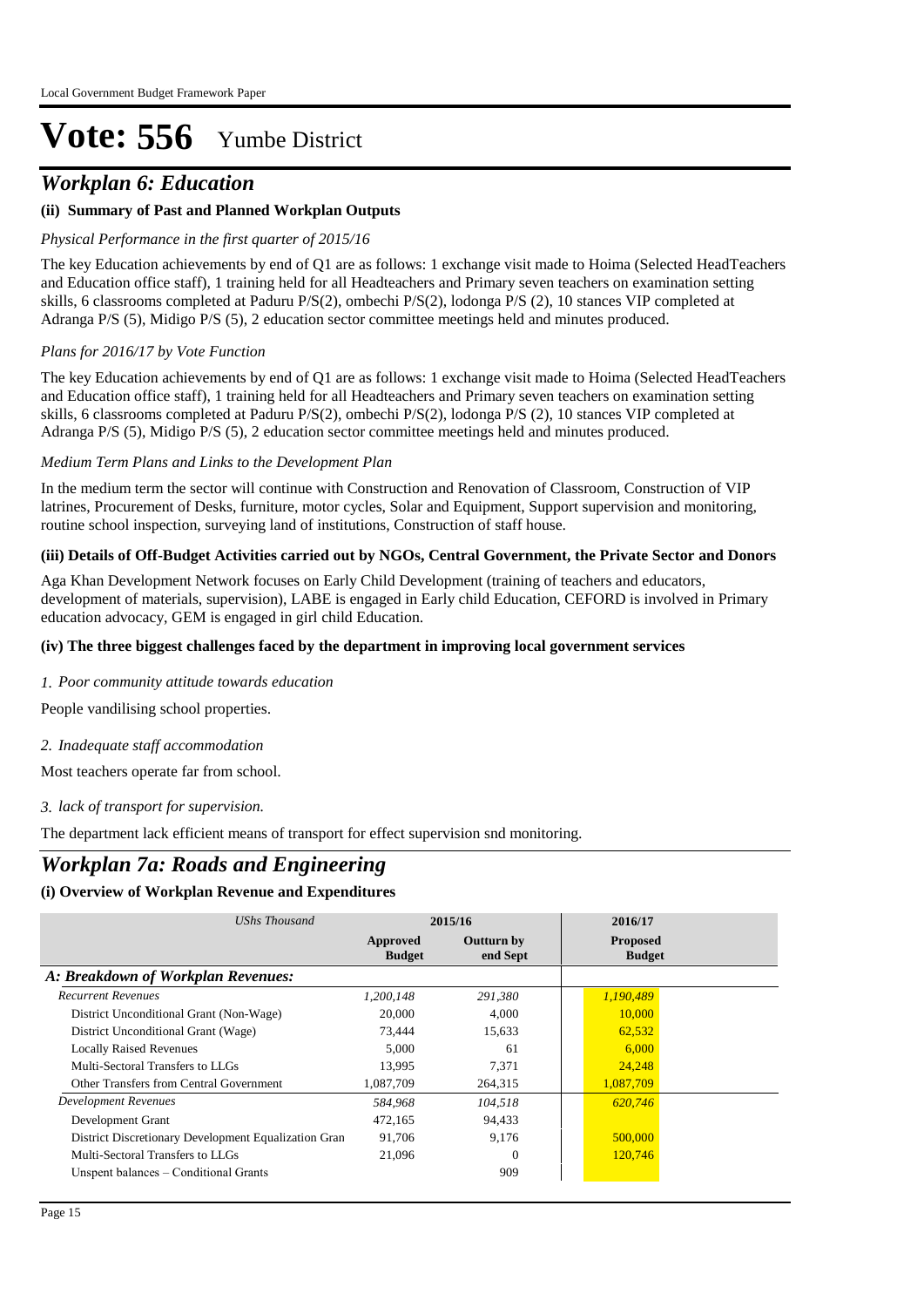### *Workplan 7a: Roads and Engineering*

| UShs Thousand                            |                           | 2015/16                | 2016/17                          |  |  |
|------------------------------------------|---------------------------|------------------------|----------------------------------|--|--|
|                                          | Approved<br><b>Budget</b> | Outturn by<br>end Sept | <b>Proposed</b><br><b>Budget</b> |  |  |
| <b>Total Revenues</b>                    | 1,785,115                 | 395,897                | 1,811,235                        |  |  |
| <b>B:</b> Overall Workplan Expenditures: |                           |                        |                                  |  |  |
| Recurrent Expenditure                    | 1.200.148                 | 271,450                | 1,190,489                        |  |  |
| Wage                                     | 80.069                    | 17.895                 | 71.580                           |  |  |
| Non Wage                                 | 1,120,079                 | 253,555                | 1,118,909                        |  |  |
| Development Expenditure                  | 584.968                   | 104.518                | 620,746                          |  |  |
| Domestic Development                     | 584,968                   | 104,518                | 620,746                          |  |  |
| Donor Development                        | $\mathbf{0}$              | $\overline{0}$         | $\Omega$                         |  |  |
| <b>Total Expenditure</b>                 | 1,785,115                 | 375,967                | 1,811,235                        |  |  |

#### *Revenue and Expenditure Performance in the first quarter of 2015/16*

The total Roads budget performance against annual budget by end of Q1 was 22%. The fairly good perfomance was because most releases were near the planned budget although some sources were not realised like local revenue and LLG development. LLG recurrent over performed because of repair cost for vehicle in the Yumbe TC. Of the total reciept 95% was spent by the end of the quarter. The high absorption was because some of the projects paid are rolled over ongoing projects and also outstanding obli

#### *Department Revenue and Expenditure Allocations Plans for 2016/17*

Roads and Engineering Department budget forecast for next year represent 1% increase from current department budget. The expenditure plan is as follows: 4% will be spent on staff salary, 62% on non wage recurrent and 34% on development projects including Bridge and Road construction. 8% of the budget for Roads will be directly managed and spent by the LLG and 92% by the HLG.

#### **(ii) Summary of Past and Planned Workplan Outputs**

#### *Physical Performance in the first quarter of 2015/16*

The Roads department achieved the following key outputs by end of Q1. 123km of road maintained, Motar bridge construction at Bearing level, Prepared design for Odua Bridge, Trained road gangs(22), Road over seers, Road committees on road maintainace, 2 Sector committee meetings held and minutes produced, BoQs produced for new projects, 1 quarterly report prepared and submitted to Ministry.

#### *Plans for 2016/17 by Vote Function*

The Roads department achieved the following key outputs by end of Q1. 123km of road maintained, Motar bridge construction at Bearing level, Prepared design for Odua Bridge, Trained road gangs(22), Road over seers, Road committees on road maintainace, 2 Sector committee meetings held and minutes produced, BoQs produced for new projects, 1 quarterly report prepared and submitted to Ministry.

#### *Medium Term Plans and Links to the Development Plan*

The medium term plan of roads sector targets: Road Construction, Rehabilitation and maintenance, Construction and Repair of Bridges, Office block and houses, Assets, repair and maintain of Equipment, Purchase Vehicle, Motorcycle and computers.

#### None **(iii) Details of Off-Budget Activities carried out by NGOs, Central Government, the Private Sector and Donors**

#### **(iv) The three biggest challenges faced by the department in improving local government services**

#### *Lack of direct funding for bridges 1.*

Construction of bridges are not part of road fund activity.

#### *Frequent changes in material costs 2.*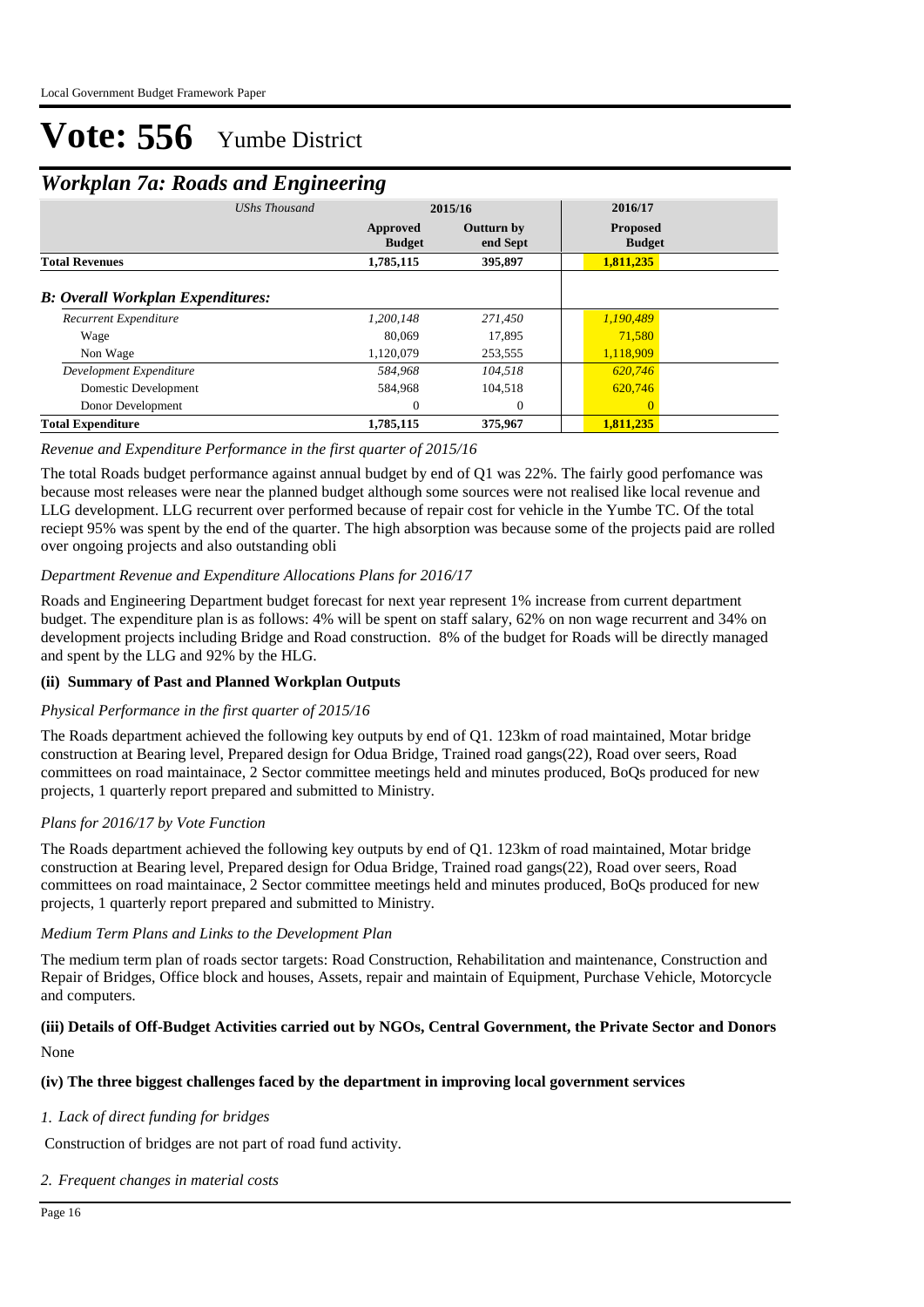## *Workplan 7a: Roads and Engineering*

This has made road works very expensive with the limited resources.

### *Unpredicted Weather 3.*

Heavy rains affect road construction work especially bridge construction and repair.

## *Workplan 7b: Water*

#### **(i) Overview of Workplan Revenue and Expenditures**

| <b>UShs Thousand</b>                                 |                           | 2015/16                       | 2016/17                          |
|------------------------------------------------------|---------------------------|-------------------------------|----------------------------------|
|                                                      | Approved<br><b>Budget</b> | <b>Outturn by</b><br>end Sept | <b>Proposed</b><br><b>Budget</b> |
| A: Breakdown of Workplan Revenues:                   |                           |                               |                                  |
| <b>Recurrent Revenues</b>                            | 44,474                    | 8,455                         | 107,401                          |
| District Unconditional Grant (Non-Wage)              | 12,000                    | 2,000                         | 8.000                            |
| District Unconditional Grant (Wage)                  | 18,874                    | 6,080                         | 24,320                           |
| <b>Locally Raised Revenues</b>                       | 10,000                    | $\Omega$                      | 8.000                            |
| Multi-Sectoral Transfers to LLGs                     | 3.600                     | 375                           | 26,606                           |
| Sector Conditional Grant (Non-Wage)                  | $\Omega$                  | $\Omega$                      | 40,475                           |
| <b>Development Revenues</b>                          | 1,099,906                 | 161,610                       | 1,515,839                        |
| Development Grant                                    | 774,280                   | 154,856                       | 758,540                          |
| District Discretionary Development Equalization Gran | 70,000                    | 0                             | 88,000                           |
| Donor Funding                                        | 200,000                   | 0                             | 200,000                          |
| Multi-Sectoral Transfers to LLGs                     | 33.626                    | 484                           | 447.299                          |
| <b>Transitional Development Grant</b>                | 22,000                    | 5,500                         | 22,000                           |
| Unspent balances - Conditional Grants                |                           | 770                           |                                  |
| <b>Total Revenues</b>                                | 1,144,380                 | 170,065                       | 1,623,240                        |
| <b>B: Overall Workplan Expenditures:</b>             |                           |                               |                                  |
| Recurrent Expenditure                                | 66,474                    | 6,455                         | 107,401                          |
| Wage                                                 | 18.874                    | 6,080                         | 24,320                           |
| Non Wage                                             | 47,600                    | 375                           | 83,081                           |
| Development Expenditure                              | 1,077,906                 | 37,192                        | 1,515,839                        |
| Domestic Development                                 | 877.906                   | 37,192                        | 1,315,839                        |
| Donor Development                                    | 200,000                   | $\mathbf{0}$                  | 200,000                          |
| <b>Total Expenditure</b>                             | 1,144,380                 | 43,647                        | 1,623,240                        |

#### *Revenue and Expenditure Performance in the first quarter of 2015/16*

 The Water department received 15% of its annual budget by end of Q1. The low performance was because some of the sources were not received or fully remitted especially local revenue and equalisation grant. Also LLGs did not spent in this department in the quarter. There was annual increment on staff salary resulting in over perfomance of wage budget. Of the total fund received 26% was spent. 2% of total expenditure was at LLG and 98% at HLG. Some of the activities at LLG are at procurement stag

#### *Department Revenue and Expenditure Allocations Plans for 2016/17*

The Water department budget forecast from different represents 42% increase from current department budget. The increase is because of LLG allocation to facilitate water point construction. The expenditure plan is as follows: 2% will be spent on staff salary, 5% on non wage recurrent and 93% on development projects (i.e. construction of new water points, rehabilitation of water points, sanitation promotion). Of the total budget for water 9% will be directly managed and spent by the LLG and 91%

### **(ii) Summary of Past and Planned Workplan Outputs**

#### *Physical Performance in the first quarter of 2015/16*

Held 1 DWSSCC meeting, facilitated staff travels out side the district on official duty, Conducted one planning and advocacy meeting at district level and 12 at sub county level, Sensitized 30 communities on critical requirements, Established 30 new water user committees, Conducted one quarterly extension workers planning and review meeting,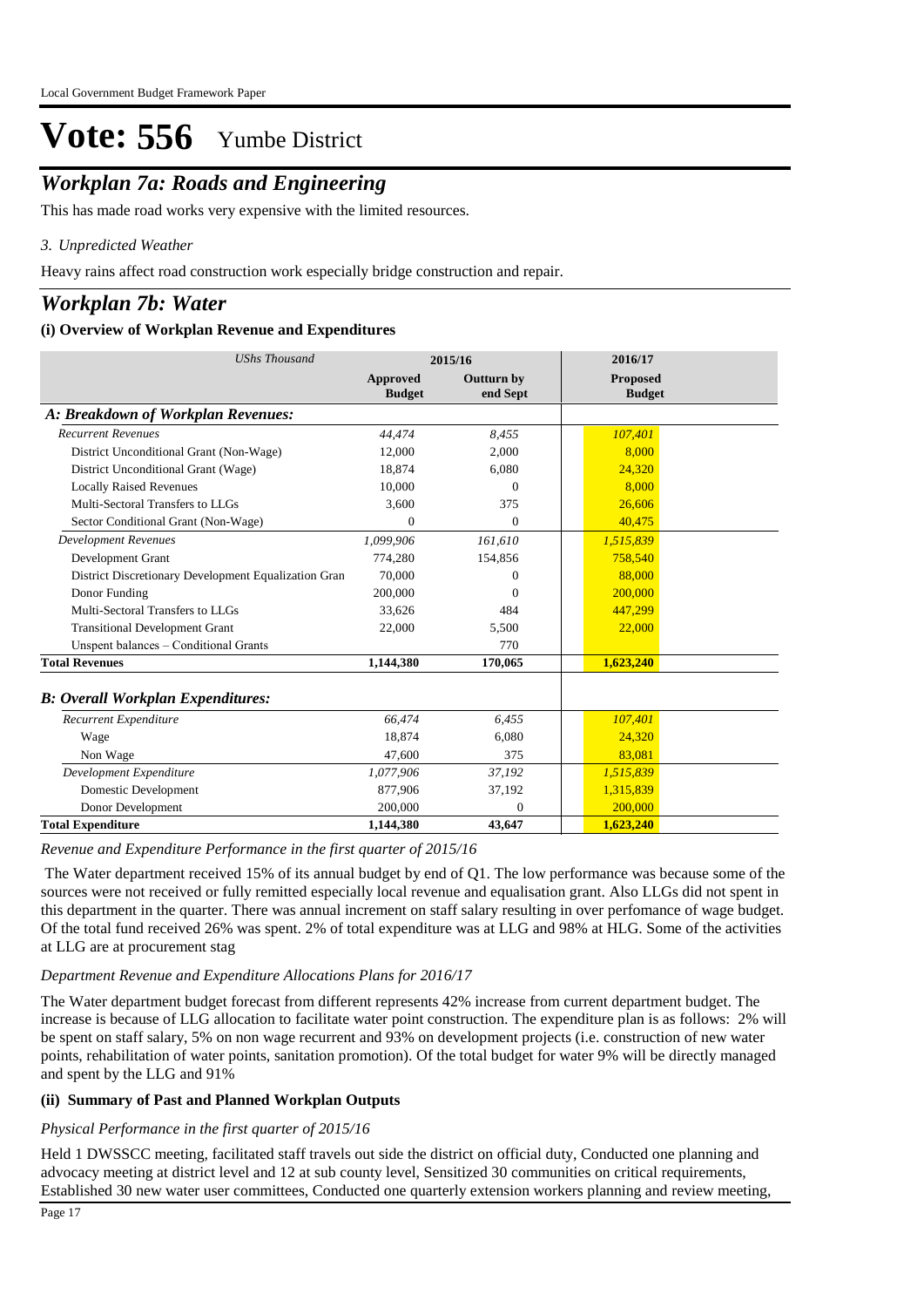## *Workplan 7b: Water*

Conducted regular data collection and analysis on water facilities across the district, Carried out supervision and monitoring on water facilities developed

#### *Plans for 2016/17 by Vote Function*

Held 1 DWSSCC meeting, facilitated staff travels out side the district on official duty, Conducted one planning and advocacy meeting at district level and 12 at sub county level, Sensitized 30 communities on critical requirements, Established 30 new water user committees, Conducted one quarterly extension workers planning and review meeting, Conducted regular data collection and analysis on water facilities across the district, Carried out supervision and monitoring on water facilities developed

#### *Medium Term Plans and Links to the Development Plan*

In the medium term the water sector plans focus on: Construction of VIP in RGC, Formation and training of WUC, Drilling and rehabilitation of Boreholes, Shallow wells, Construction of Springs and Water tanks, repair and maintain equipment, Construction piped water system in Rural growth Centre, promotion of sanitation and hygiene.

#### None **(iii) Details of Off-Budget Activities carried out by NGOs, Central Government, the Private Sector and Donors**

#### **(iv) The three biggest challenges faced by the department in improving local government services**

#### *Ownership of water facilities 1.*

Most facilities are being vandilised by some community memebers.

*Lack of spare parts 2.*

Spare parts can not easily accessed by community WUCs.

*Water Stress areas 3.*

In the lower belt near River Nile water is not easily accessed resulting in dry wells.

### *Workplan 8: Natural Resources*

| UShs Thousand                                        | 2015/16                   |                               | 2016/17                          |
|------------------------------------------------------|---------------------------|-------------------------------|----------------------------------|
|                                                      | Approved<br><b>Budget</b> | <b>Outturn by</b><br>end Sept | <b>Proposed</b><br><b>Budget</b> |
| A: Breakdown of Workplan Revenues:                   |                           |                               |                                  |
| <b>Recurrent Revenues</b>                            | 173.818                   | 44,744                        | 187,043                          |
| District Unconditional Grant (Non-Wage)              | 36,000                    | 8.000                         | 12,000                           |
| District Unconditional Grant (Wage)                  | 61.287                    | 22,198                        | 88,792                           |
| <b>Locally Raised Revenues</b>                       | 10,000                    | 17                            | 10,000                           |
| Multi-Sectoral Transfers to LLGs                     | 27.579                    | 4.791                         | 53,636                           |
| Sector Conditional Grant (Non-Wage)                  | 38,952                    | 9,738                         | 22,615                           |
| <b>Development Revenues</b>                          | 52,200                    | 2,448                         | 177,786                          |
| District Discretionary Development Equalization Gran | 30,000                    | 2,415                         | 90,500                           |
| Multi-Sectoral Transfers to LLGs                     | 22,200                    | 0                             | 87,286                           |
| Unspent balances – Conditional Grants                |                           | 33                            |                                  |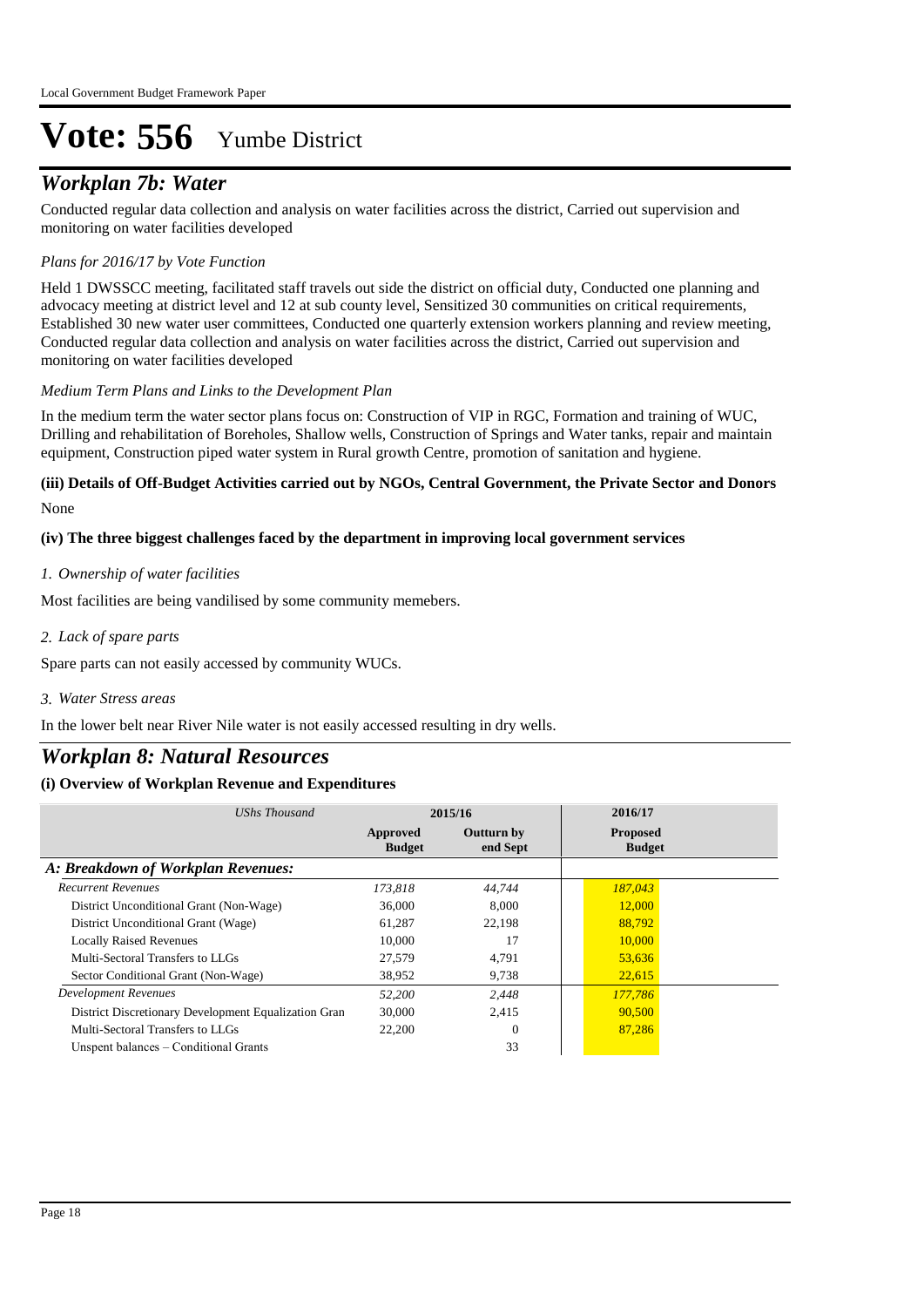### *Workplan 8: Natural Resources*

| <b>UShs Thousand</b>                     | 2015/16                   |                               | 2016/17                          |  |  |
|------------------------------------------|---------------------------|-------------------------------|----------------------------------|--|--|
|                                          | Approved<br><b>Budget</b> | <b>Outturn by</b><br>end Sept | <b>Proposed</b><br><b>Budget</b> |  |  |
| <b>Total Revenues</b>                    | 226,018                   | 47,192                        | 364,829                          |  |  |
| <b>B:</b> Overall Workplan Expenditures: |                           |                               |                                  |  |  |
| Recurrent Expenditure                    | 173.818                   | 35,159                        | 187,043                          |  |  |
| Wage                                     | 72.771                    | 25,467                        | 101,868                          |  |  |
| Non Wage                                 | 101,047                   | 9,692                         | 85,175                           |  |  |
| Development Expenditure                  | 52,200                    | 2.415                         | 177.786                          |  |  |
| Domestic Development                     | 52,200                    | 2,415                         | 177,786                          |  |  |
| Donor Development                        | $\Omega$                  | $\Omega$                      | $\Omega$                         |  |  |
| <b>Total Expenditure</b>                 | 226,018                   | 37,574                        | 364,829                          |  |  |

#### *Revenue and Expenditure Performance in the first quarter of 2015/16*

The Natural Resources received 21% of its annual budget by end of Q1. The department did not adequately received some of the sources especially local revenue and also LLG did not spent much in this department in this quarter. The Wage component over performed because new staff were recruited and accessed on payroll. 80% of the total receipt was spent in the first Quarter. 13% was spent at LLG and 87% at HLG. The absorption was fairly low because of the delayed procurement process for seedlings

#### *Department Revenue and Expenditure Allocations Plans for 2016/17*

The total Natural Resources Department budget forecast for FY 2016/17 represents 61% increase from current FY. The big increase because of wage for new staff recruited and allocation to department at LLG. The expenditure plan is as follows: 28% will be spent on staff salary, 23% on non wage recurrent and 49% on development projects including project screening, retooling, re afforestation, compliance monitoring and community sensitization. 39% of budget the total budget for natural resources wil

#### **(ii) Summary of Past and Planned Workplan Outputs**

#### *Physical Performance in the first quarter of 2015/16*

The following are the key achievements of the Natural resources: Screened 51 district projects, trained 50 wetland users of Ambia wetland in Kululu S/C, Sent DSS for induction at the MoLHUD, sector committee met once, Procured and delivered ALC furniture to Ariwa, Kochi, Midigo and Lodonga S/Cs, prepared 27 lease documents, issued 5 land titles, disposed 2 land disputes, processed 7 deed plans.

#### *Plans for 2016/17 by Vote Function*

The following are the key achievements of the Natural resources: Screened 51 district projects, trained 50 wetland users of Ambia wetland in Kululu S/C, Sent DSS for induction at the MoLHUD, sector committee met once, Procured and delivered ALC furniture to Ariwa, Kochi, Midigo and Lodonga S/Cs, prepared 27 lease documents, issued 5 land titles, disposed 2 land disputes, processed 7 deed plans.

#### *Medium Term Plans and Links to the Development Plan*

In the MT the following have been planned: Community sensitization on natural resources utilisation, Reforestation of river banks, promotion of agro forestry and physical planning, Inspection of wetlands, Surveying of land, Support supervision and monitoring, construction of Office block and Purchase of motorcycle, Development of DEAP.

#### **(iii) Details of Off-Budget Activities carried out by NGOs, Central Government, the Private Sector and Donors**

Environmental ALERT- Community sensitization and promotion of tree planting

#### **(iv) The three biggest challenges faced by the department in improving local government services**

#### *High rate of Deforestations 1.*

Charcoal burning is still rampant and political support in enforcing it is low.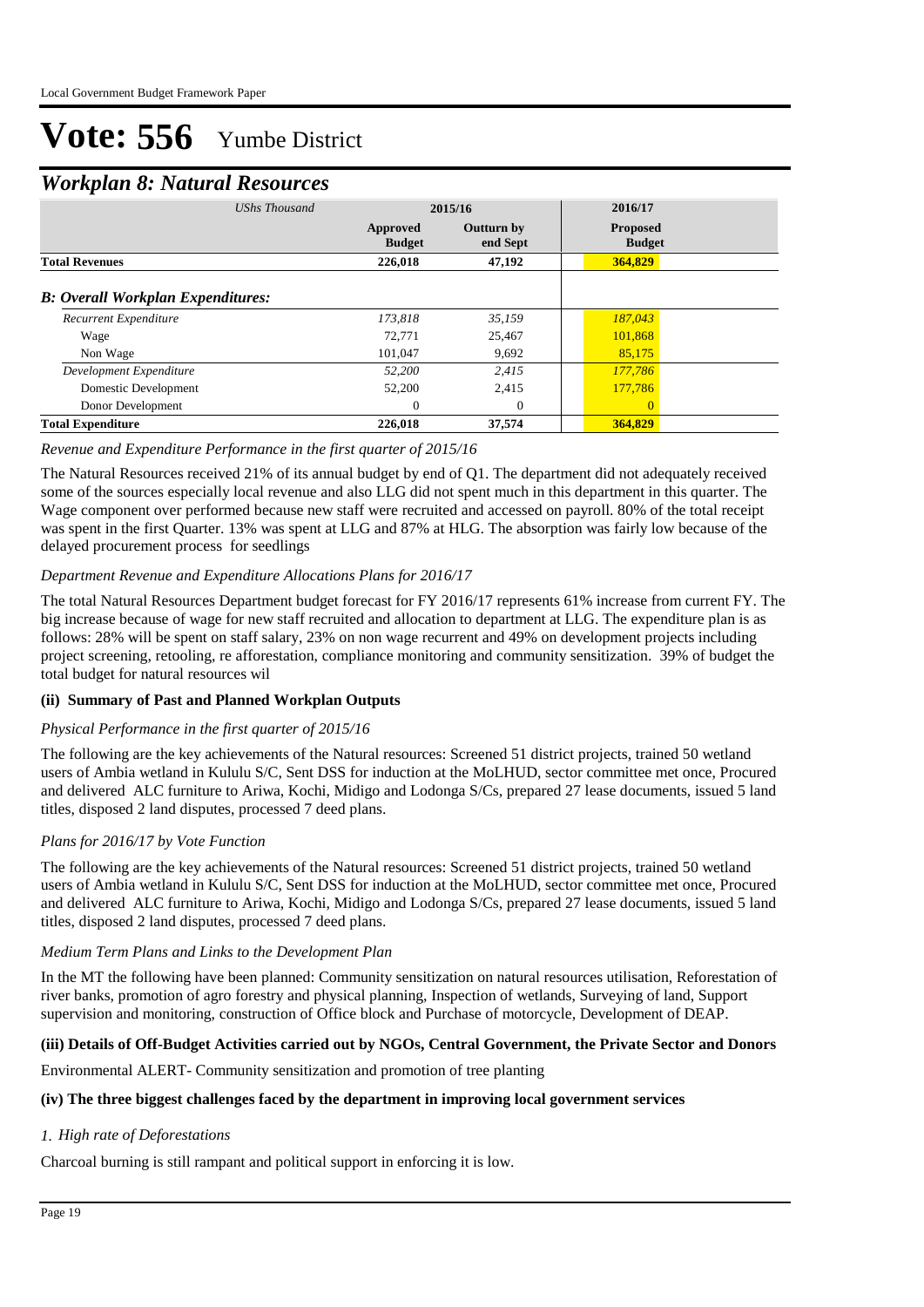### *Workplan 8: Natural Resources*

*Lack of Office 2.*

The Directorate does not have adequate office for all the staff.

*Limited community awareness on land issues 3.*

There is rampant cases of land disputes.

### *Workplan 9: Community Based Services*

#### **(i) Overview of Workplan Revenue and Expenditures**

| <b>UShs Thousand</b>                                 |                                  | 2015/16                       | 2016/17                   |  |
|------------------------------------------------------|----------------------------------|-------------------------------|---------------------------|--|
|                                                      | <b>Approved</b><br><b>Budget</b> | <b>Outturn by</b><br>end Sept | Proposed<br><b>Budget</b> |  |
| A: Breakdown of Workplan Revenues:                   |                                  |                               |                           |  |
| <b>Recurrent Revenues</b>                            | 285,662                          | 94,999                        | 378,500                   |  |
| District Unconditional Grant (Non-Wage)              | 36,000                           | 8,000                         | 12,000                    |  |
| District Unconditional Grant (Wage)                  | 107,084                          | 44,973                        | 179,892                   |  |
| <b>Locally Raised Revenues</b>                       | 10,000                           | 32                            | 8,000                     |  |
| Multi-Sectoral Transfers to LLGs                     | 52,419                           | 8,205                         | 91,313                    |  |
| Other Transfers from Central Government              |                                  | 10,505                        |                           |  |
| Sector Conditional Grant (Non-Wage)                  | 80,159                           | 23,284                        | 87,295                    |  |
| Development Revenues                                 | 953,255                          | 66,176                        | 1,223,770                 |  |
| District Discretionary Development Equalization Gran | 213,194                          | 2,371                         | 15,000                    |  |
| Donor Funding                                        | 246,080                          | 8,903                         | 446,080                   |  |
| Multi-Sectoral Transfers to LLGs                     | 43.981                           | 6,190                         | 282,690                   |  |
| Other Transfers from Central Government              | 450,000                          | 48,545                        | 480,000                   |  |
| Unspent balances - Conditional Grants                |                                  | 83                            |                           |  |
| Unspent balances - UnConditional Grants              |                                  | 83                            |                           |  |
| <b>Total Revenues</b>                                | 1,238,917                        | 161,175                       | 1,602,270                 |  |
| <b>B</b> : Overall Workplan Expenditures:            |                                  |                               |                           |  |
| Recurrent Expenditure                                | 285,662                          | 65,293                        | 378,500                   |  |
| Wage                                                 | 112,603                          | 48,984                        | 195,936                   |  |
| Non Wage                                             | 173,059                          | 16,309                        | 182,564                   |  |
| Development Expenditure                              | 953,255                          | 57,228                        | 1,223,770                 |  |
| <b>Domestic Development</b>                          | 707,175                          | 48,325                        | 777,690                   |  |
| Donor Development                                    | 246,080                          | 8,903                         | 446,080                   |  |
| <b>Total Expenditure</b>                             | 1,238,917                        | 122,521                       | 1,602,270                 |  |

#### *Revenue and Expenditure Performance in the first quarter of 2015/16*

The department received a total of 13% of its annual budget by end of Q1. The low performance was beacause some of the planned sources were not fully or totally not remitted to the department specially Local revenue. Also LLG did not spent in this department as planned. The wage component over performed because new staff were recruited in the department and accessed on pay roll therefore over shooting the wage budget performance by end of Q1. Of the total revenue received in the quarter 76% was

#### *Department Revenue and Expenditure Allocations Plans for 2016/17*

Community Services Department total budget forecast for FY2016/17 represents 29% increase from current FY. The increase is because LLG allocated to the department their budget. Also there was increase in wage budget as a result of new staff recruited. The expenditure plan is as follows: 12% will be spent on staff salary, 11% on non wage recurrent and 77% on development projects. The development budget is mainly budget support from Donors and Other Central government transfers for community mobil

#### **(ii) Summary of Past and Planned Workplan Outputs**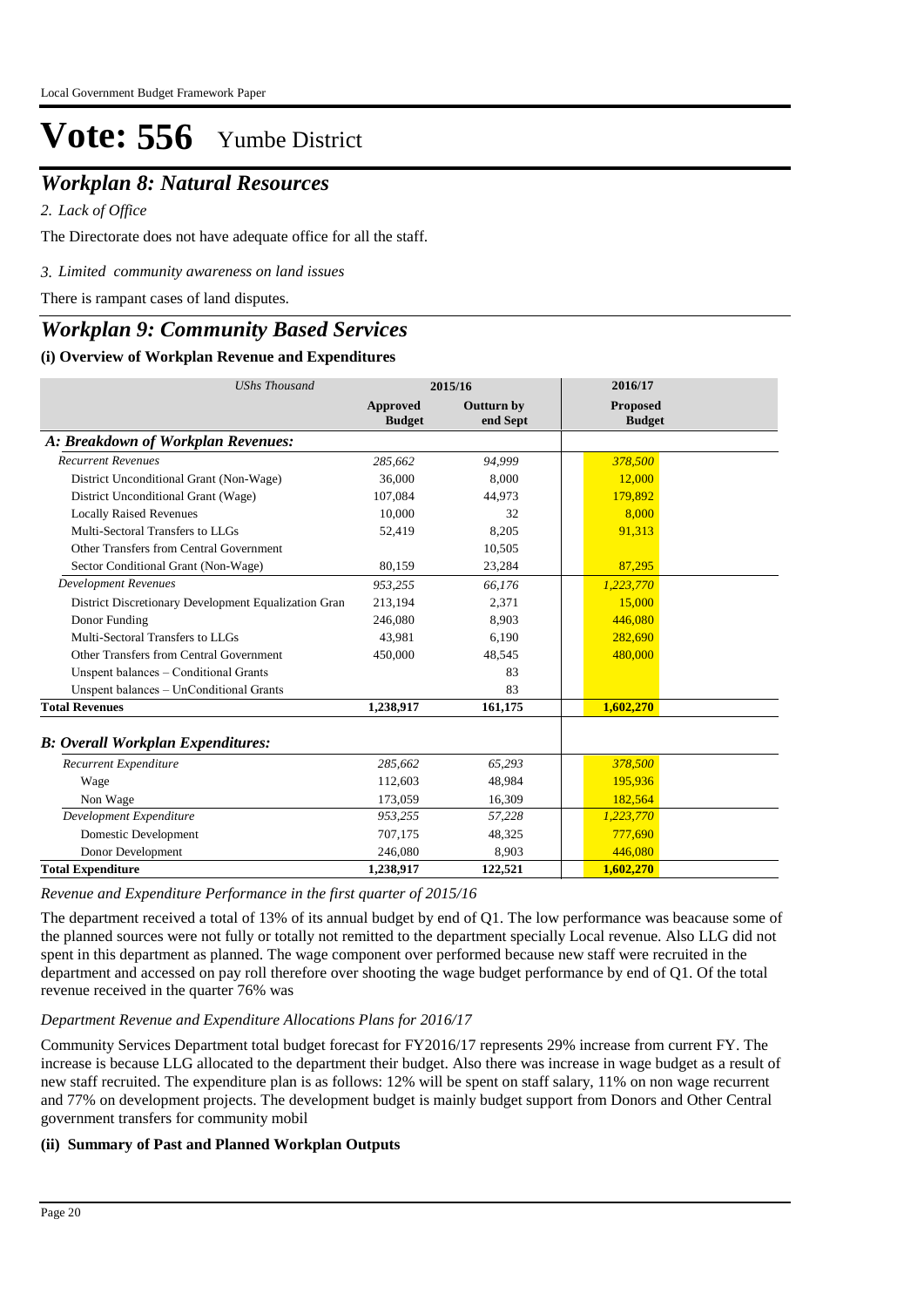## *Workplan 9: Community Based Services*

#### *Physical Performance in the first quarter of 2015/16*

The following were some of the key achievement of Community services department: 3 departmental meetings held, 2 sector committee meetings held and minutes produced, Quarterly review meetings held for FAL, GBV and special grant, GBV data Cascaded to LLG, 1 community dialog meeting held on GBV.

#### *Plans for 2016/17 by Vote Function*

The following were some of the key achievement of Community services department: 3 departmental meetings held, 2 sector committee meetings held and minutes produced, Quarterly review meetings held for FAL, GBV and special grant, GBV data Cascaded to LLG, 1 community dialog meeting held on GBV.

#### *Medium Term Plans and Links to the Development Plan*

The Medium term plan includes the following outputs: Increased Community Mobilization and Empowerment, Mainstreaming Gender and Rights, Promotion of Labor, Productivity and Employment, Social Protection of Vulnerable groups, Policy Planning and support.

#### **(iii) Details of Off-Budget Activities carried out by NGOs, Central Government, the Private Sector and Donors**

There is SAGE program that support the elderly.

#### **(iv) The three biggest challenges faced by the department in improving local government services**

#### *Inadequate Logistical support 1.*

The department lack means of transport for community mobilisation and sensitisation.

#### *Inadequate Coordination 2.*

There is still poor horizontal coordination among community services department and others in program implementation.

#### *Attitude Change 3.*

The population is slow in adopting to new changes and policies.

### *Workplan 10: Planning*

| UShs Thousand                                        |                           | 2015/16                       | 2016/17                          |  |
|------------------------------------------------------|---------------------------|-------------------------------|----------------------------------|--|
|                                                      | Approved<br><b>Budget</b> | <b>Outturn by</b><br>end Sept | <b>Proposed</b><br><b>Budget</b> |  |
| A: Breakdown of Workplan Revenues:                   |                           |                               |                                  |  |
| <b>Recurrent Revenues</b>                            | 126.214                   | 30,098                        | 179,894                          |  |
| District Unconditional Grant (Non-Wage)              | 60,000                    | 16,358                        | 92,000                           |  |
| District Unconditional Grant (Wage)                  | 34,361                    | 10,740                        | 42,960                           |  |
| <b>Locally Raised Revenues</b>                       |                           | $\Omega$                      | 10,000                           |  |
| Multi-Sectoral Transfers to LLGs                     | 31.853                    | 3.000                         | 34,934                           |  |
| Development Revenues                                 | 520.123                   | 19.383                        | 501,770                          |  |
| District Discretionary Development Equalization Gran | 62.492                    | 5.732                         | 52,639                           |  |
| Donor Funding                                        | 437,563                   | 10.001                        | 436,203                          |  |
| Multi-Sectoral Transfers to LLGs                     | 20,068                    | 3.650                         | 12,928                           |  |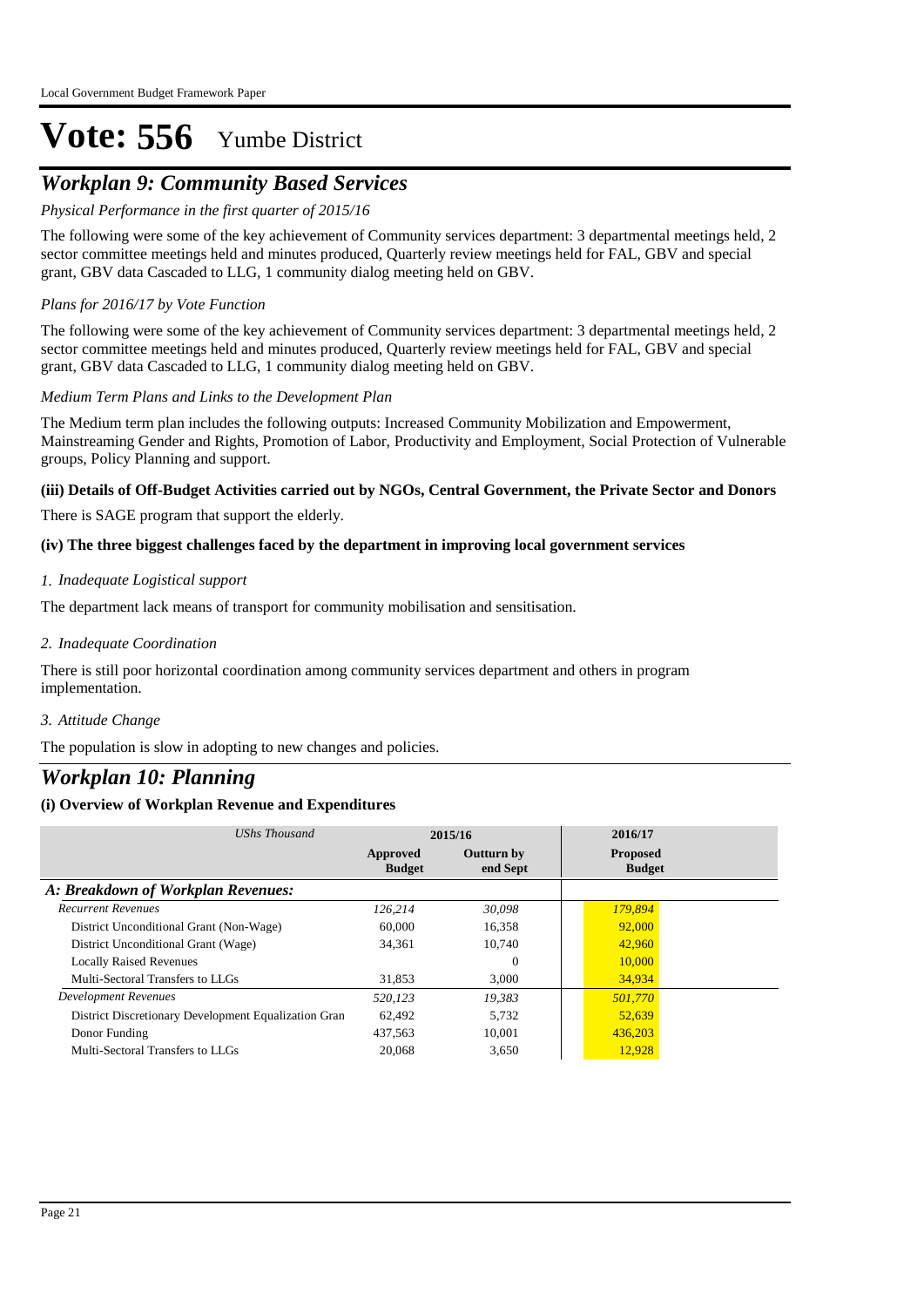### *Workplan 10: Planning*

|                                          | ິ                    |                           |                               |                                  |  |  |
|------------------------------------------|----------------------|---------------------------|-------------------------------|----------------------------------|--|--|
|                                          | <b>UShs Thousand</b> | 2015/16                   |                               | 2016/17                          |  |  |
|                                          |                      | Approved<br><b>Budget</b> | <b>Outturn by</b><br>end Sept | <b>Proposed</b><br><b>Budget</b> |  |  |
| <b>Total Revenues</b>                    |                      | 646,337                   | 49,481                        | 681,664                          |  |  |
| <b>B: Overall Workplan Expenditures:</b> |                      |                           |                               |                                  |  |  |
| Recurrent Expenditure                    |                      | 126,214                   | 30,098                        | 179,894                          |  |  |
| Wage                                     |                      | 34,361                    | 10.740                        | 42,960                           |  |  |
| Non Wage                                 |                      | 91,853                    | 19,358                        | 136,934                          |  |  |
| Development Expenditure                  |                      | 520,123                   | 19,383                        | 501,770                          |  |  |
| Domestic Development                     |                      | 82,560                    | 9,382                         | 65,567                           |  |  |
| Donor Development                        |                      | 437,563                   | 10.001                        | 436,203                          |  |  |
| <b>Total Expenditure</b>                 |                      | 646,337                   | 49,481                        | 681,664                          |  |  |

#### *Revenue and Expenditure Performance in the first quarter of 2015/16*

The planning department received 8% of the total annual budget by end of Q1. The low percentage was because some of the sources like donor and LGMSDP were not received as planned. LLGs also did not spent fund in the quarter in this department. Wage component over performed because of the annual increment for some of the staff that were not budgeted. Of the total receipt 100% was spent. 13% was spent at LLG and 87% at HLG.

#### *Department Revenue and Expenditure Allocations Plans for 2016/17*

Planning Department total budget represents 5% increase from current FY budget. The planned expenditure is as follows: 6% will be spent on staff salary, 20% on non wage recurrent and 74% on development projects. The development budget is mainly budget support from donors for population and Development activities including Mass registration. 7% of the total budget for Planning will be directly managed and spent by the LLG and 93% by the HLG.

#### **(ii) Summary of Past and Planned Workplan Outputs**

#### *Physical Performance in the first quarter of 2015/16*

The following are the key achievement of the Planning Department by end of Q1: 2 coordination planning meetings held with LLG and HoD, 8 population and development review and planning meetings held at District and LLG and report produced, 1 project monitoring and commissioning conducted and report produced, Final PFB prepared and submitted, 1 quarterly report (Q4 for FY2014/15- PC FB and LGMSDP)prepared and submitted to ministry.

#### *Plans for 2016/17 by Vote Function*

The following are the key achievement of the Planning Department by end of Q1: 2 coordination planning meetings held with LLG and HoD, 8 population and development review and planning meetings held at District and LLG and report produced, 1 project monitoring and commissioning conducted and report produced, Final PFB prepared and submitted, 1 quarterly report (Q4 for FY2014/15- PC FB and LGMSDP)prepared and submitted to ministry.

#### *Medium Term Plans and Links to the Development Plan*

The medium term plans of the Planning unit will focus on: Preparation of DDP, BFP, Abstract and LG PFB, Support supervision and mentoring, training of LLG/HoD on mainstreaming of Cross cutting issues, Carrying out Internal assessment, Prepare reports, Construct Office Block, Purchase Computers, Projectors, other ICT equipment and Vehicle, Repair of Equipment.

#### None **(iii) Details of Off-Budget Activities carried out by NGOs, Central Government, the Private Sector and Donors**

#### **(iv) The three biggest challenges faced by the department in improving local government services**

#### *Lack of transport 1.*

The department does not have any transport means for field work and support supervision.

#### *Adoption of the new reforms 2.*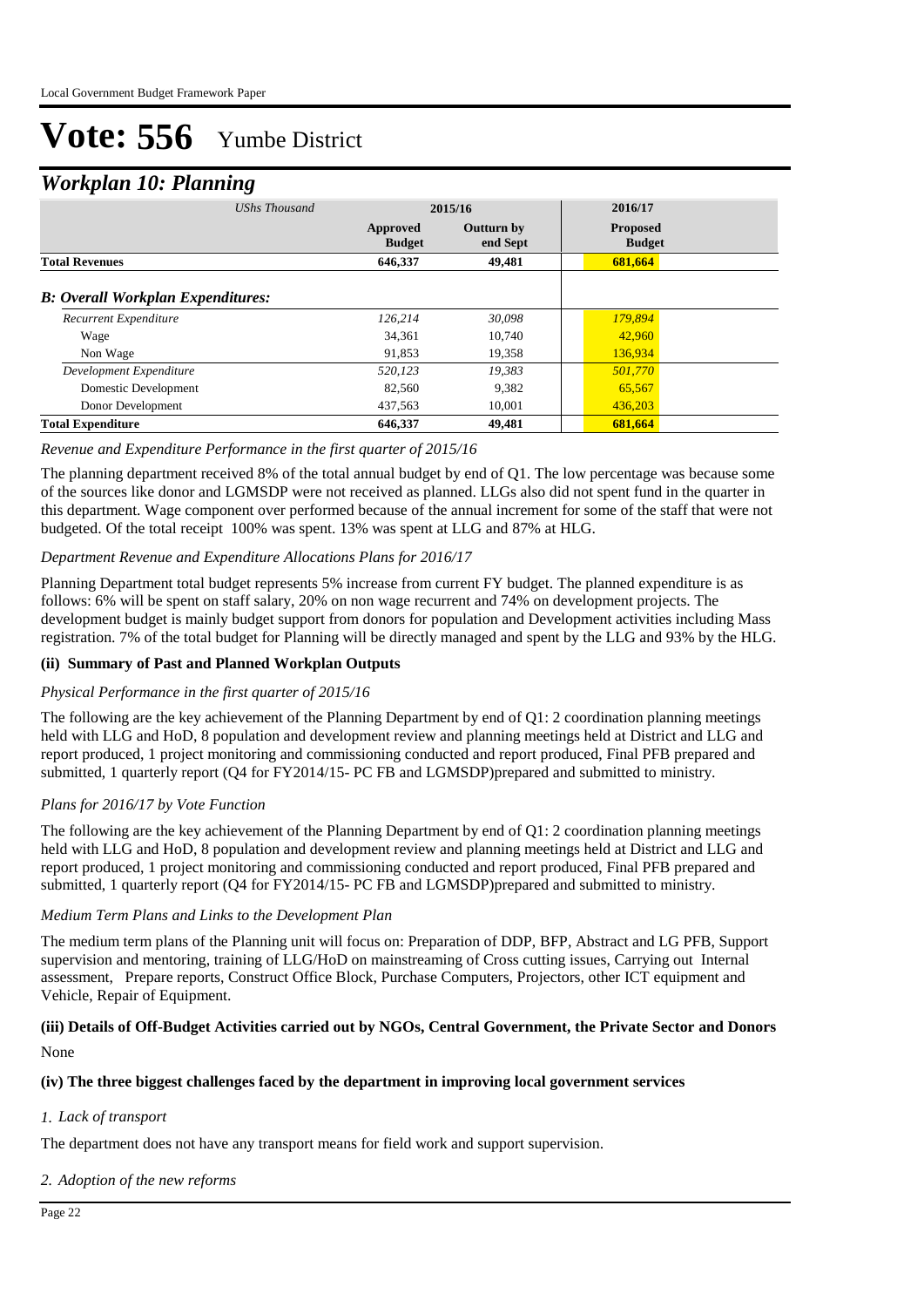## *Workplan 10: Planning*

The council at all levels have not adopted very well the planning circle resulting delays.

#### *Low capacity of LLG and some HoD 3.*

Some staff have not internalised the Planning, budgeting and reporting tool.

### *Workplan 11: Internal Audit*

#### **(i) Overview of Workplan Revenue and Expenditures**

| <b>UShs Thousand</b>                      |                           | 2015/16                | 2016/17                          |  |
|-------------------------------------------|---------------------------|------------------------|----------------------------------|--|
|                                           | Approved<br><b>Budget</b> | Outturn by<br>end Sept | <b>Proposed</b><br><b>Budget</b> |  |
| A: Breakdown of Workplan Revenues:        |                           |                        |                                  |  |
| <b>Recurrent Revenues</b>                 | 97,632                    | 19,686                 | 131,652                          |  |
| District Unconditional Grant (Non-Wage)   | 32,000                    | 7,395                  | 48,000                           |  |
| District Unconditional Grant (Wage)       | 32,612                    | 12,141                 | 48,564                           |  |
| <b>Locally Raised Revenues</b>            | 8,000                     | $^{(1)}$               | 4,000                            |  |
| Multi-Sectoral Transfers to LLGs          | 25,020                    | 150                    | 31,088                           |  |
| <b>Development Revenues</b>               | 800                       | 0                      | $\theta$                         |  |
| Multi-Sectoral Transfers to LLGs          | 800                       | 0                      |                                  |  |
| <b>Total Revenues</b>                     | 98,432                    | 19,686                 | 131,652                          |  |
| <b>B</b> : Overall Workplan Expenditures: |                           |                        |                                  |  |
| Recurrent Expenditure                     | 97,632                    | 19,686                 | 131,652                          |  |
| Wage                                      | 45,971                    | 12,141                 | 61,640                           |  |
| Non Wage                                  | 51,661                    | 7,545                  | 70,012                           |  |
| Development Expenditure                   | 800                       | $\theta$               | $\Omega$                         |  |
| Domestic Development                      | 800                       | $\mathbf{0}$           |                                  |  |
| Donor Development                         | $\Omega$                  | 0                      | $\Omega$                         |  |
| <b>Total Expenditure</b>                  | 98,432                    | 19,686                 | 131,652                          |  |

*Revenue and Expenditure Performance in the first quarter of 2015/16*

The department received 20% of its annual budget by end of Q1. This below the threshold of 25% because some of the sources were not received especially local revenue at HLG. Also at LLG not much was allocated for the sector. The wage over perfomed i.e. above 25% because one new staff was recruited and access on payroll at HLG. All funds allocated in the quarter was spent. 1% was spent at LLG i.e TC and 99% at HLG.

#### *Department Revenue and Expenditure Allocations Plans for 2016/17*

The Internal Audit Department total budget forecast for FY2016/17 represents 34% increase from current FY. The increase is aimed at improving budgetary control through timely auditing of all expenditures. The planned expenditure of the department is as follows as follows: 47% will be spent on staff salary, 53% on non wage recurrent and 1% on development related activities. 24% of the budget will be directly managed and spent by the LLG (mainly in Yumbe Town Council) and 76% by the HLG.

#### **(ii) Summary of Past and Planned Workplan Outputs**

#### *Physical Performance in the first quarter of 2015/16*

The Key achievement of audit department by end of Q1 are as follows: 1 Quarterly audit report (Q4 for FY2014/15) prepared and submitted to council, All accounts audited including LLG Accounts, All on going projects audited for value for money, All supply under OWC audited for quality and value for money, 2 departmental meetings held and minutes produced.

#### *Plans for 2016/17 by Vote Function*

The Key achievement of audit department by end of Q1 are as follows: 1 Quarterly audit report (Q4 for FY2014/15) prepared and submitted to council, All accounts audited including LLG Accounts, All on going projects audited for value for money, All supply under OWC audited for quality and value for money, 2 departmental meetings held and